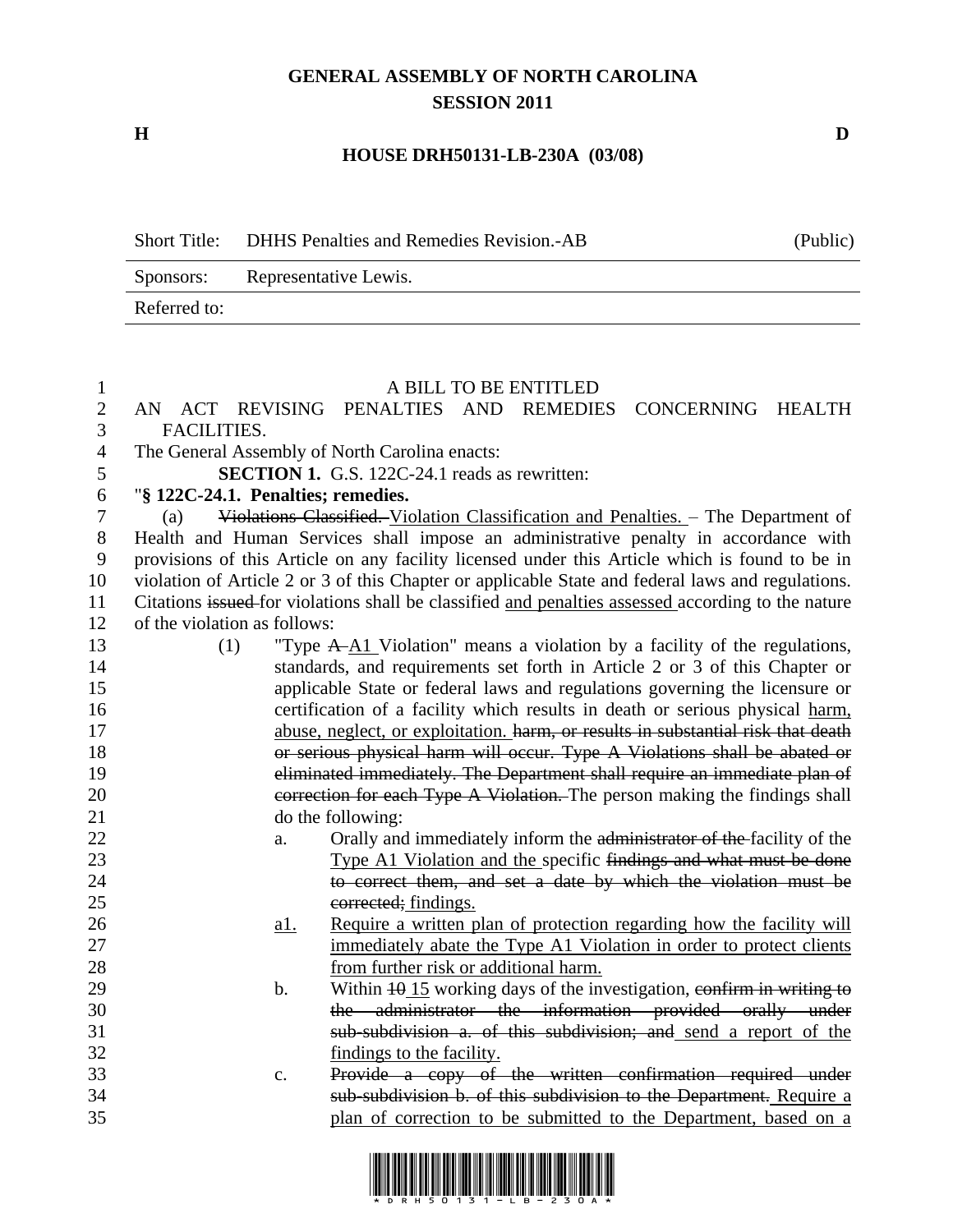|      | <b>General Assembly of North Carolina</b>                                                     | <b>Session 2011</b> |
|------|-----------------------------------------------------------------------------------------------|---------------------|
|      | written report of the findings, that describes steps the facility will                        |                     |
|      | take to achieve and maintain compliance.                                                      |                     |
|      | The Department shall impose a civil penalty in an amount not less than five                   |                     |
|      | hundred dollars (\$500.00) nor more than ten thousand dollars (\$10,000) for                  |                     |
|      | each Type A-Al Violation in facilities or programs that serve six or fewer                    |                     |
|      | persons. The Department shall impose a civil penalty in an amount not less                    |                     |
|      | than one thousand dollars $(\$1,000)$ nor more than twenty thousand dollars                   |                     |
|      | $(\$20,000)$ for each Type A- $\underline{A1}$ Violation in facilities or programs that serve |                     |
|      | seven or more persons.                                                                        |                     |
|      | Where a facility has failed to correct a Type A1 Violation, the Department                    |                     |
|      | shall access the facility a civil penalty in the amount of up to one thousand                 |                     |
|      | dollars $(\$1,000)$ for each day that the violation continues beyond the time                 |                     |
|      | specified for correction. The Department or its authorized representative                     |                     |
|      | shall determine whether the violation has been corrected.                                     |                     |
| (1a) | "Type A2 Violation" means a violation by a facility of the regulations,                       |                     |
|      | standards, and requirements set forth in Article 2 or 3 of this Chapter or                    |                     |
|      | applicable State or federal laws and regulations governing the licensure or                   |                     |
|      | certification of a facility which results in substantial risk that death or serious           |                     |
|      | physical harm, abuse, neglect, or exploitation will occur. The person making                  |                     |
|      | the findings shall do the following:                                                          |                     |
|      | Orally and immediately inform the facility of the Type A2 Violation<br>$\underline{a}$ .      |                     |
|      | and the specific findings.                                                                    |                     |
|      | Require a written plan of protection regarding how the facility will<br><u>b.</u>             |                     |
|      | immediately abate the Type A2 Violation in order to protect clients                           |                     |
|      | or residents from further risk or additional harm.                                            |                     |
|      | Within 15 working days of the investigation, send a report of the<br>$\underline{c}$ .        |                     |
|      | findings to the facility.                                                                     |                     |
|      | Require a plan of correction to be submitted to the Department, based<br><u>d.</u>            |                     |
|      | on the written report of the findings, that describes steps the facility                      |                     |
|      | will take to achieve and maintain compliance.                                                 |                     |
|      | The violation or violations shall be corrected within the time specified for                  |                     |
|      | correction by the Department or its authorized representative. If corrected                   |                     |
|      | within the said time frame, no penalty shall be assessed. Where a facility has                |                     |
|      | failed to correct a Type A2 Violation, the Department shall assess the                        |                     |
|      | facility a civil penalty in the amount of up to one thousand dollars (\$1,000)                |                     |
|      | for each day that the deficiency continues beyond the time specified for                      |                     |
|      | by the Department or its authorized representative. The<br>correction                         |                     |
|      | Department or its authorized representative shall determine whether the                       |                     |
|      | violation has been corrected.                                                                 |                     |
| (1b) | "Past Corrected Type A1 or Type A2 Violation" means the violation was not                     |                     |
|      | previously identified by the Department or its authorized representative but                  |                     |
|      | has been corrected. A penalty may not be assessed if:                                         |                     |
|      | The violation or violations were abated immediately; and<br><u>a.</u>                         |                     |
|      | The facility implemented corrective measures to achieve and<br><u>b.</u>                      |                     |
|      | maintain compliance.                                                                          |                     |
| (2)  | "Type B Violation" means a violation by a facility of the regulations,                        |                     |
|      | standards, and requirements set forth in Article 2 or 3 of this Chapter or                    |                     |
|      | applicable State or federal laws and regulations governing the licensure or                   |                     |
|      | certification of a facility which present a direct relationship-is detrimental to             |                     |
|      | the health, safety, or welfare of any client or patient, but which does not                   |                     |
|      | result in substantial risk that death or serious physical harm-harm, abuse,                   |                     |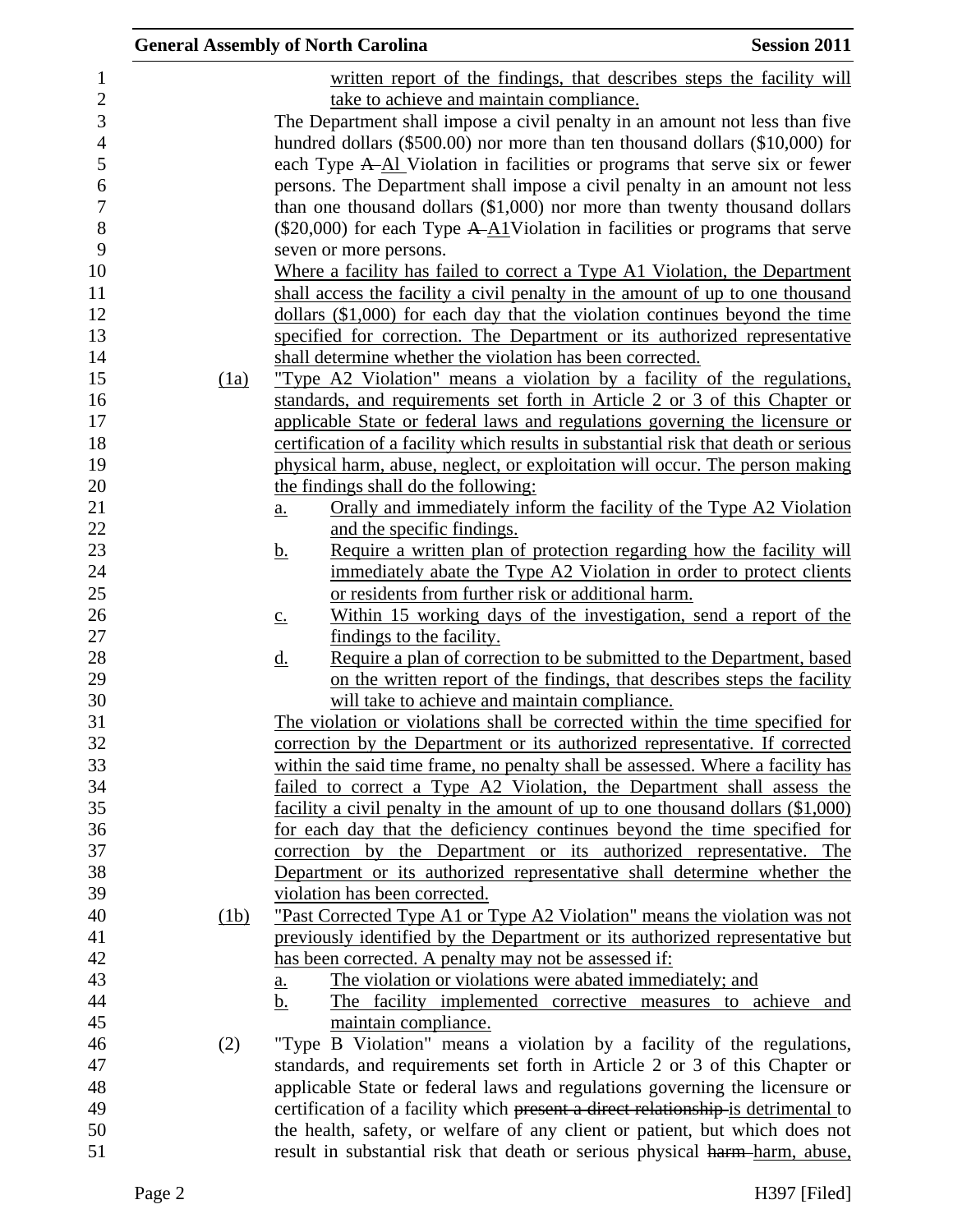|             |                           |                   | <b>General Assembly of North Carolina</b>                                                                                                                                                                                                   | <b>Session 2011</b> |
|-------------|---------------------------|-------------------|---------------------------------------------------------------------------------------------------------------------------------------------------------------------------------------------------------------------------------------------|---------------------|
| 1<br>2<br>3 |                           |                   | neglect, or exploitation will occur. The Department shall require a plan of<br>correction for each Type B Violation and may require the facility to establish<br>a specific plan of correction within a specific time period to address the |                     |
|             |                           |                   |                                                                                                                                                                                                                                             |                     |
| 4           |                           |                   | violation. The person making the findings shall do the following:                                                                                                                                                                           |                     |
| 5           |                           |                   | Orally and immediately inform the facility of the Type B Violation<br>a.                                                                                                                                                                    |                     |
| 6           |                           |                   | and the specific findings.                                                                                                                                                                                                                  |                     |
| $\tau$      |                           |                   | Require a written plan of protection regarding how the facility will<br><u>b.</u>                                                                                                                                                           |                     |
| 8<br>9      |                           |                   | immediately abate the Type B Violation in order to protect clients or<br>residents from further risk or additional harm.                                                                                                                    |                     |
| 10          |                           |                   | Within 15 working days of the investigation, send a report of the<br>$\underline{c}$ .                                                                                                                                                      |                     |
| 11          |                           |                   | findings to the facility.                                                                                                                                                                                                                   |                     |
| 12          |                           |                   | Require a plan of correction to be submitted to the Department, based<br><u>d.</u>                                                                                                                                                          |                     |
| 13          |                           |                   | on the written report of the findings, that describes steps the facility                                                                                                                                                                    |                     |
| 14          |                           |                   | will take to achieve and maintain compliance.                                                                                                                                                                                               |                     |
| 15          | $\left(\mathbf{b}\right)$ |                   | Penalties for Failure to Correct Violations Within Time Specified.                                                                                                                                                                          |                     |
| 16          |                           | $\leftrightarrow$ | Where a facility has failed to correct a Type A Violation, the Department                                                                                                                                                                   |                     |
| 17          |                           |                   | shall assess the facility a civil penalty in the amount of up to one thousand                                                                                                                                                               |                     |
| 18          |                           |                   | dollars (\$1,000) for each day that the deficiency continues beyond the time                                                                                                                                                                |                     |
| 19          |                           |                   | specified in the plan of correction approved by the Department or its                                                                                                                                                                       |                     |
| 20          |                           |                   | authorized representative. The Department or its authorized representative                                                                                                                                                                  |                     |
| 21          |                           |                   | shall ensure that the violation has been corrected.                                                                                                                                                                                         |                     |
| 22          |                           | (2)               | Where a facility has failed to correct a Type B Violation within the time                                                                                                                                                                   |                     |
| 23          |                           |                   | specified for correction by the Department or its authorized representative,                                                                                                                                                                |                     |
| 24          |                           |                   | the Department shall assess the facility a civil penalty in the amount of up to                                                                                                                                                             |                     |
| 25          |                           |                   | four hundred dollars (\$400.00) for each day that the deficiency-violation                                                                                                                                                                  |                     |
| 26          |                           |                   | continues beyond the date specified for correction without just reason for the                                                                                                                                                              |                     |
| 27          |                           |                   | failure. The Department or its authorized representative shall ensure that the                                                                                                                                                              |                     |
| 28          |                           |                   | violation has been corrected.                                                                                                                                                                                                               |                     |
| 29          |                           | (3)               | Repeat Violations. - The Department shall impose a civil penalty which is                                                                                                                                                                   |                     |
| 30          |                           |                   | treble the amount assessed under subdivision $(1)$ of this subsection $(a)$ of this                                                                                                                                                         |                     |
| 31          |                           |                   | section-when a facility under the same management, ownership, or control                                                                                                                                                                    |                     |
| 32          |                           |                   |                                                                                                                                                                                                                                             |                     |
| 33          |                           |                   | management or ownership has received a violation during the previous 12                                                                                                                                                                     |                     |
| 34          |                           |                   | months for which the appeal rights are exhausted and penalty payment is                                                                                                                                                                     |                     |
| 35          |                           |                   | expected or has occurred, and has received a citation and paid a penalty for                                                                                                                                                                |                     |
|             |                           |                   | the current violation is for violating the same specific provision of a statute                                                                                                                                                             |                     |
| 36<br>37    |                           |                   | or regulation for which it received a eitation-violation during the previous 12<br>months.                                                                                                                                                  |                     |
|             |                           |                   |                                                                                                                                                                                                                                             |                     |
| 38          | (c)                       |                   | Factors to Be Considered in Determining Amount of Initial Penalty. – In                                                                                                                                                                     |                     |
| 39          |                           |                   | determining the amount of the initial penalty to be imposed under this section, the Department                                                                                                                                              |                     |
| 40          |                           |                   | shall consider the following factors:                                                                                                                                                                                                       |                     |
| 41          |                           | (1)               | There is substantial risk that serious physical harm, abuse, neglect, or                                                                                                                                                                    |                     |
| 42          |                           |                   | exploitation will occur, and this has not been corrected within the time                                                                                                                                                                    |                     |
| 43          |                           |                   | specified by the Department or its authorized representative; The gravity of                                                                                                                                                                |                     |
| 44          |                           |                   | the violation, including the fact that death or serious physical harm to a                                                                                                                                                                  |                     |
| 45          |                           |                   | client or patient has resulted; the severity of the actual or potential harm, and                                                                                                                                                           |                     |
| 46          |                           |                   | the extent to which the provisions of the applicable statutes or regulations                                                                                                                                                                |                     |
| 47          |                           |                   | were violated;                                                                                                                                                                                                                              |                     |
| 48          |                           | (2)               | Serious physical harm, abuse, neglect, or exploitation, without substantial                                                                                                                                                                 |                     |
| 49          |                           |                   | risk for client death, did occur; The gravity of the violation, including the                                                                                                                                                               |                     |
| 50          |                           |                   | probability that death or serious physical harm to a client or patient will                                                                                                                                                                 |                     |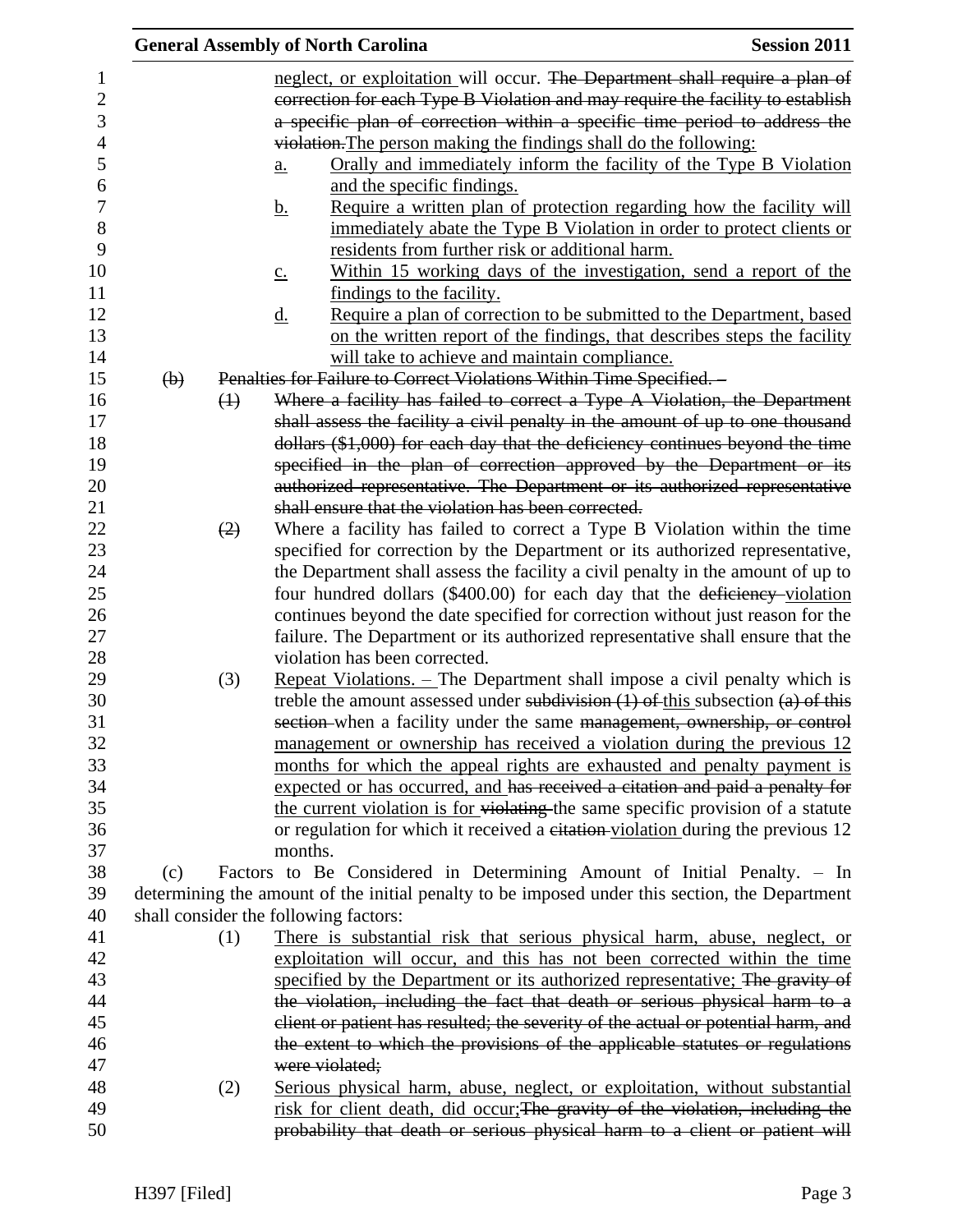|                   | <b>General Assembly of North Carolina</b>                                                                                                                                   | <b>Session 2011</b> |
|-------------------|-----------------------------------------------------------------------------------------------------------------------------------------------------------------------------|---------------------|
|                   | result; the severity of the potential harm, and the extent to which the                                                                                                     |                     |
|                   | provisions of the applicable statutes or regulations were violated;                                                                                                         |                     |
| (3)               | Serious physical harm, abuse, neglect, or exploitation, with substantial risk                                                                                               |                     |
|                   | for client death, did occur; The gravity of the violation, including the                                                                                                    |                     |
|                   | probability that death or serious physical harm to a client or patient may                                                                                                  |                     |
|                   | result; the severity of the potential harm, and the extent to which the                                                                                                     |                     |
|                   | provisions of the applicable statutes or regulations were violated;                                                                                                         |                     |
| (3a)              | A client died;                                                                                                                                                              |                     |
| (3b)              | A client died and there is substantial risk to others for serious physical harm,                                                                                            |                     |
|                   | abuse, neglect, or exploitation;                                                                                                                                            |                     |
| (3c)              | A client died and there is substantial risk for further client death;                                                                                                       |                     |
| (4)               | The reasonable diligence exercised by the licensee to comply with                                                                                                           |                     |
|                   | G.S. 131E-256 and other applicable State and federal laws and regulations;                                                                                                  |                     |
| (5)               | Efforts by the licensee to correct violations;                                                                                                                              |                     |
| (6)               | The number and type of previous violations committed by the licensee                                                                                                        |                     |
|                   | within the past 36 months; and                                                                                                                                              |                     |
| $\leftrightarrow$ | The amount of assessment necessary to ensure immediate and continued                                                                                                        |                     |
|                   | compliance; and                                                                                                                                                             |                     |
| (8)               | The number of clients or patients put at risk by the violation.                                                                                                             |                     |
| (d)               | The facts found to support the factors in subsection (c) of this section shall be the                                                                                       |                     |
|                   | basis in determining the amount of the penalty. The Department shall document the findings in                                                                               |                     |
|                   | written record and shall make the written record available to all affected parties including:                                                                               |                     |
| (1)               | The licensee involved;                                                                                                                                                      |                     |
| (2)               | The clients or patients affected; and                                                                                                                                       |                     |
| (3)               | The family members or guardians of the clients or patients affected.                                                                                                        |                     |
| (e)               | The Department shall impose a civil penalty of fifty dollars (\$50.00) per day on any                                                                                       |                     |
|                   | facility which refuses to allow an authorized representative of the Department to inspect the                                                                               |                     |
|                   | premises and records of the facility.                                                                                                                                       |                     |
| (f)               | Any facility wishing to contest a penalty shall be entitled to an administrative                                                                                            |                     |
|                   | hearing as provided in Chapter 150B of the General Statutes. A petition for a contested case                                                                                |                     |
|                   | shall be filed within 30 days after the Department mails a notice of penalty to a licensee. At                                                                              |                     |
|                   | least the following specific issues shall be addressed at the administrative hearing:                                                                                       |                     |
| (1)               | The reasonableness of the amount of any civil penalty assessed, and                                                                                                         |                     |
| (2)               | The degree to which each factor has been evaluated pursuant to subsection                                                                                                   |                     |
|                   | (c) of this section to be considered in determining the amount of an initial                                                                                                |                     |
|                   | penalty.<br>If a civil penalty is found to be unreasonable or if the evaluation of each factor is found to                                                                  |                     |
|                   |                                                                                                                                                                             |                     |
|                   | be incomplete, the hearing officer may recommend that the penalty be adjusted accordingly.<br>Any penalty imposed by the Department of Health and Human Services under this |                     |
| (g)               | section shall commence on the day the violation began.                                                                                                                      |                     |
| (h)               | The Secretary may bring a civil action in the superior court of the county wherein                                                                                          |                     |
|                   | the violation occurred to recover the amount of the administrative penalty whenever a facility:                                                                             |                     |
|                   |                                                                                                                                                                             |                     |
| (1)               | Which has not requested an administrative hearing fails to pay the penalty                                                                                                  |                     |
|                   | within 60 days after being notified of the penalty, or                                                                                                                      |                     |
| (2)               | Which has requested an administrative hearing fails to pay the penalty                                                                                                      |                     |
|                   | within 60 days after receipt of a written copy of the decision as provided in<br>G.S. 150B-36.                                                                              |                     |
| (i)               | In lieu of assessing an all or some of the administrative penalty, the Secretary may                                                                                        |                     |
|                   | order a facility to provide staff training if: if the training is:                                                                                                          |                     |
| $\Omega$          | Specific to the violation;                                                                                                                                                  |                     |
|                   |                                                                                                                                                                             |                     |

(2) Approved by the Department of Health and Human Services; and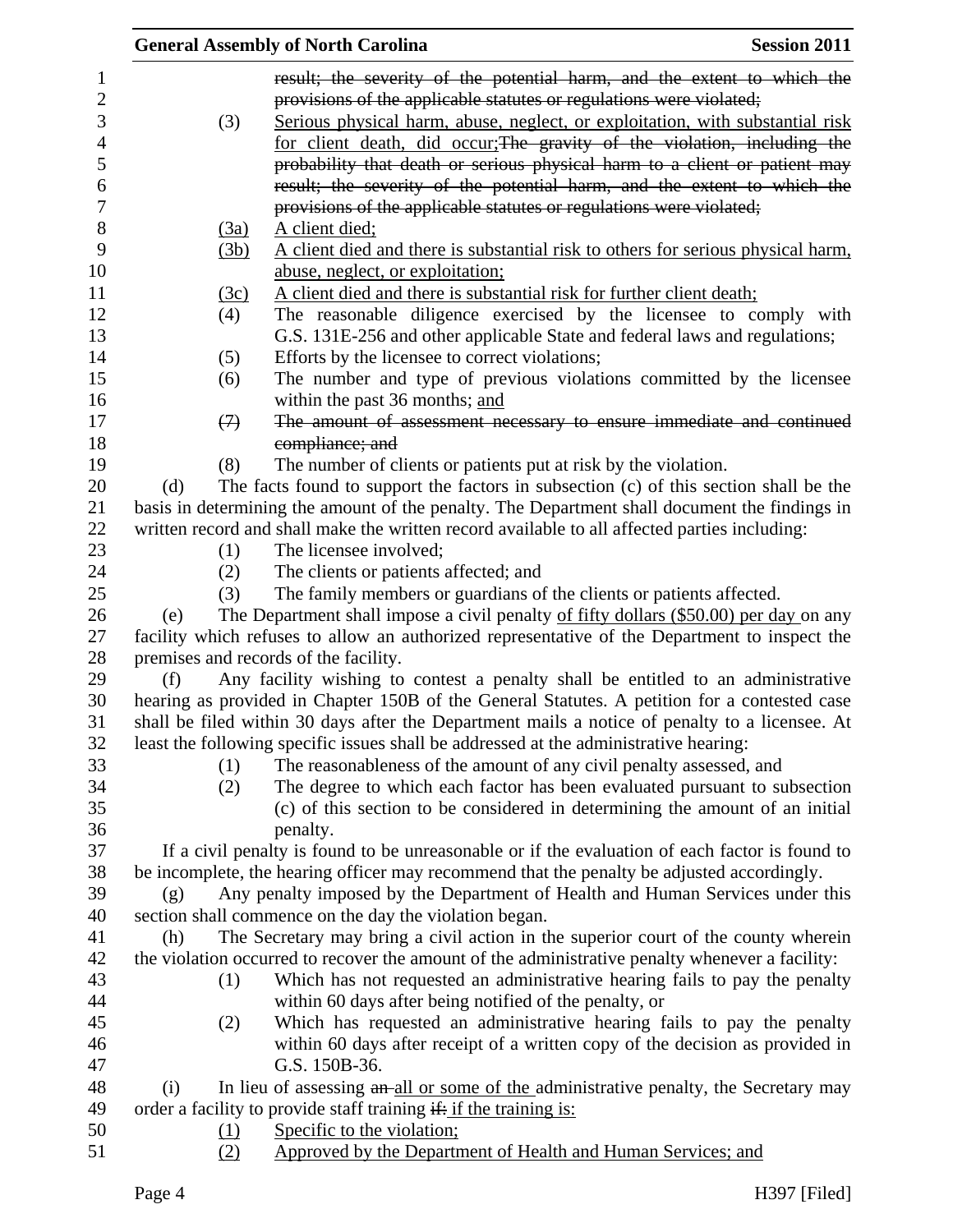|          |                   | <b>General Assembly of North Carolina</b>                                                         | <b>Session 2011</b> |
|----------|-------------------|---------------------------------------------------------------------------------------------------|---------------------|
|          | $\left(3\right)$  | Taught by someone approved by the Department.                                                     |                     |
|          | $\leftrightarrow$ | The penalty would be for the facility's only violation within a 12 month                          |                     |
|          |                   | period preceding the current violation and while the facility is under the                        |                     |
|          |                   | same management; and                                                                              |                     |
|          | (2)               | The training is:                                                                                  |                     |
|          |                   |                                                                                                   |                     |
|          | a.                | Specific to the violation;                                                                        |                     |
|          | $\mathbf{b}$ .    | Approved by the Department of Health and Human Services; and                                      |                     |
|          | $e_{\cdot}$       | Taught by someone approved by the Department and other than the<br>provider.                      |                     |
| (i)      |                   | The clear proceeds of civil penalties provided for in this section shall be remitted to           |                     |
|          |                   | the State Treasurer for deposit in accordance with State law.                                     |                     |
| (k)      |                   | In considering renewal of a license, the Department shall not renew a license if                  |                     |
|          |                   | outstanding fines and penalties imposed by the Department against the facility or program have    |                     |
|          |                   | not been paid. Fines and penalties for which an appeal is pending are exempt from                 |                     |
|          |                   | consideration for nonrenewal under this subsection."                                              |                     |
|          |                   | <b>SECTION 2.</b> G.S. 131D-34 reads as rewritten:                                                |                     |
|          |                   | "§ 131D-34. Penalties; remedies.                                                                  |                     |
| (a)      |                   | Violations Classified. Violation Classification and Penalties. - The Department of                |                     |
|          |                   | Health and Human Services shall impose an administrative penalty in accordance with               |                     |
|          |                   | provisions of this Article on any facility which is found to be in violation of requirements of   |                     |
|          |                   |                                                                                                   |                     |
|          |                   | G.S. 131D-21 or applicable State and federal laws and regulations. Citations issued for           |                     |
|          |                   | violations shall be classified and penalties assessed according to the nature of the violation as |                     |
| follows: |                   |                                                                                                   |                     |
|          | (1)               | "Type A-Al Violation" means a violation by a facility of the regulations,                         |                     |
|          |                   | standards, and requirements set forth in G.S. 131D-21 or applicable State or                      |                     |
|          |                   | federal laws and regulations governing the licensure or certification of a                        |                     |
|          |                   | facility which results in death or serious physical harm, abuse, neglect, or                      |                     |
|          |                   | exploitation. or results in substantial risk that death or serious physical harm                  |                     |
|          |                   | will occur. Type A Violations shall be abated or eliminated immediately.                          |                     |
|          |                   | The Department shall require an immediate plan of correction for each Type                        |                     |
|          |                   | A Violation. The person making the findings shall do the following:                               |                     |
|          | a.                | Orally and immediately inform the administrator of the facility of the                            |                     |
|          |                   | Type A1 Violation and the specific findings-findings.and what must                                |                     |
|          |                   | be done to correct them, and set a date by which the violation must                               |                     |
|          |                   | be corrected;                                                                                     |                     |
|          | <u>al.</u>        | Require a written plan of protection regarding how the facility will                              |                     |
|          |                   | immediately abate the Type A1 Violation in order to protect residents                             |                     |
|          |                   | from further risk or additional harm.                                                             |                     |
|          |                   |                                                                                                   |                     |
|          | b.                | Within $\frac{10 \cdot 15}{10}$ working days of the investigation, confirm in writing to          |                     |
|          |                   | the administrator the information provided orally under                                           |                     |
|          |                   | sub-subdivision a. of this subdivision; and send a report of the                                  |                     |
|          |                   | findings to the facility.                                                                         |                     |
|          | c.                | Provide a copy of the written confirmation required under                                         |                     |
|          |                   | sub-subdivision b. of this subdivision to the Department. Require a                               |                     |
|          |                   | plan of correction to be submitted to the Department, based on the                                |                     |
|          |                   | written report of the findings, that describes steps the facility will                            |                     |
|          |                   | take to achieve and maintain compliance.                                                          |                     |
|          |                   | The Department shall impose a civil penalty in an amount not less than five                       |                     |
|          |                   | hundred dollars $(\$500.00)$ nor more than ten thousand dollars $(\$10,000)$ for                  |                     |
|          |                   | each Type A-Al Violation in homes-facilities licensed for six or fewer beds.                      |                     |
|          |                   | The Department shall impose a civil penalty in an amount not less than one                        |                     |
|          |                   |                                                                                                   |                     |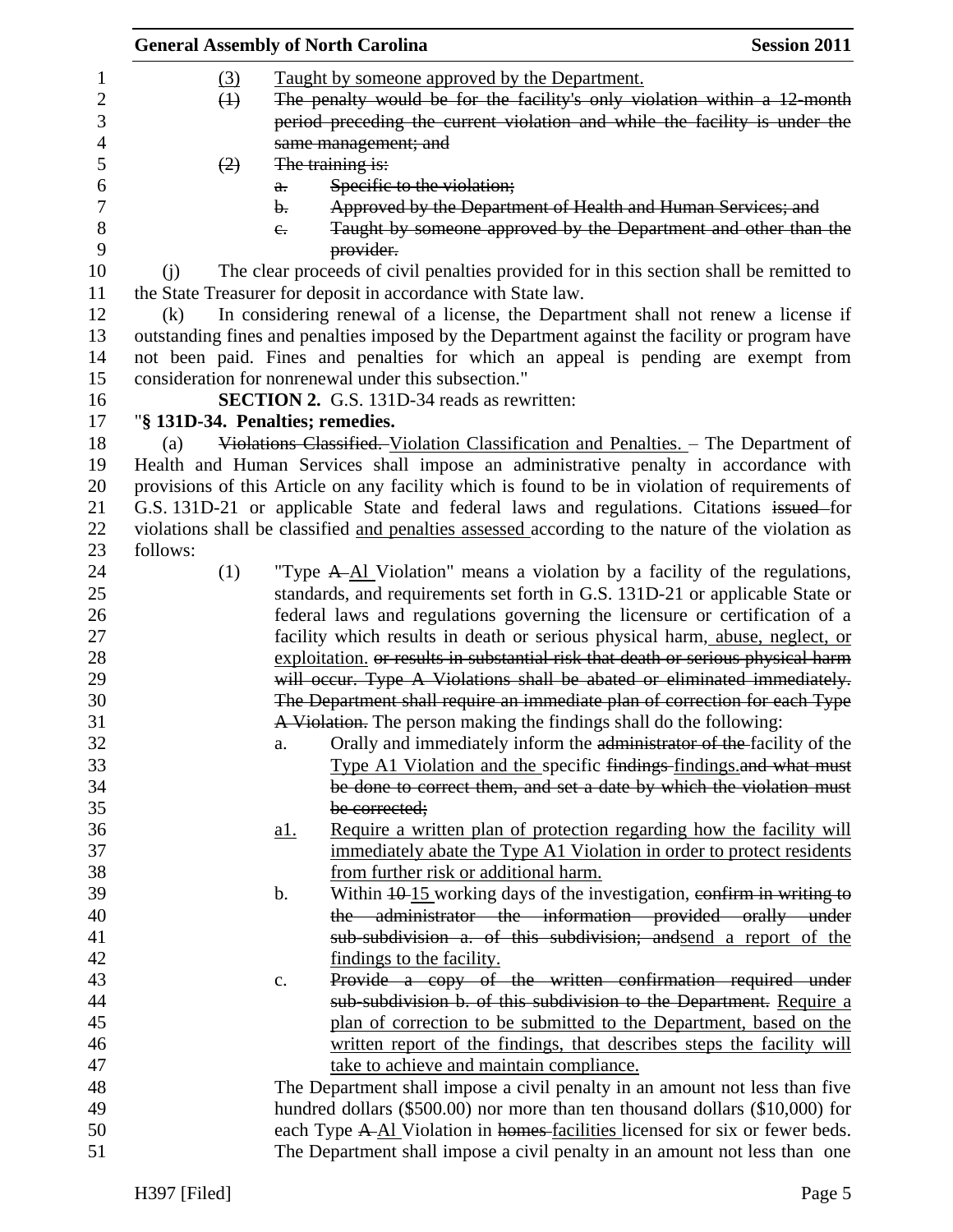|      | <b>General Assembly of North Carolina</b>                                                                | <b>Session 2011</b> |
|------|----------------------------------------------------------------------------------------------------------|---------------------|
|      | thousand dollars $(\$1,000)$ nor more than twenty thousand dollars $(\$20,000)$                          |                     |
|      | for each Type A-Al Violation in facilities licensed for seven or more beds.                              |                     |
|      | Where a facility has failed to correct a Type A1 Violation, the Department                               |                     |
|      | shall assess the facility a civil penalty in the amount of up to one thousand                            |                     |
|      | dollars (\$1,000) for each day that the violation continues beyond the time                              |                     |
|      | specified for correction by the Department or its authorized representative.                             |                     |
|      | The Department or its authorized representative shall determine whether the                              |                     |
|      | violation has been corrected.                                                                            |                     |
| (1a) | "Type A2 Violation" means a violation by a facility of the regulations,                                  |                     |
|      | standards, and requirements set forth in G.S. 131D-21 or applicable State or                             |                     |
|      | federal laws and regulations governing the licensure or certification of a                               |                     |
|      | facility which results in substantial risk that death or serious physical harm,                          |                     |
|      | abuse, neglect, or exploitation will occur. The person making the findings                               |                     |
|      | shall do the following:                                                                                  |                     |
|      | Orally and immediately inform the facility of the Type A2 Violation<br>a.                                |                     |
|      | and the specific findings.                                                                               |                     |
|      | Require a written plan of protection regarding how the facility will<br><u>b.</u>                        |                     |
|      | immediately abate the Type A2 Violation in order to protect clients                                      |                     |
|      | or residents from further risk or additional harm.                                                       |                     |
|      | Within 15 working days of the investigation, send a report of the<br>$\underline{c}$ .                   |                     |
|      | findings to the facility.                                                                                |                     |
|      | Require a plan of correction to be submitted to the Department, based<br><u>d.</u>                       |                     |
|      | on the written report of the findings, that describes steps the facility                                 |                     |
|      | will take to achieve and maintain compliance.                                                            |                     |
|      | The violation or violations shall be corrected within the time specified for                             |                     |
|      | correction by the Department or its authorized representative. If corrected                              |                     |
|      | within the said time frame, no penalty shall be assessed. Where a facility has                           |                     |
|      | failed to correct a Type A2 Violation, the Department shall assess the                                   |                     |
|      | facility a civil penalty in the amount of up to one thousand dollars (\$1,000)                           |                     |
|      | for each day that the deficiency continues beyond the time specified for                                 |                     |
|      | correction by the Department or its authorized representative. The                                       |                     |
|      | Department or its authorized representative shall determine whether the<br>violation has been corrected. |                     |
| (1b) | <u>"Past Corrected Type A1 or Type A2 Violation" means the violation was not</u>                         |                     |
|      | previously identified by the Department or its authorized representative but                             |                     |
|      | has been corrected. A penalty may not be assessed if:                                                    |                     |
|      | The violation or violations were abated immediately; and<br><u>a.</u>                                    |                     |
|      | The facility implemented corrective measures to achieve and<br>b.                                        |                     |
|      | maintain compliance.                                                                                     |                     |
| (2)  | "Type B Violation" means a violation by a facility of the regulations,                                   |                     |
|      | standards and requirements set forth in G.S. 131D-21 or applicable State or                              |                     |
|      | federal laws and regulations governing the licensure or certification of a                               |                     |
|      | facility which is detrimental present a direct relationship to the health,                               |                     |
|      | safety, or welfare of any resident, but which does not result in substantial                             |                     |
|      | risk that death or serious physical harm-harm, abuse, neglect, or exploitation                           |                     |
|      | will occur. The Department shall require a plan of correction for each Type                              |                     |
|      | B Violation and may require the facility to establish a specific plan of                                 |                     |
|      | correction within a reasonable time period to address the violation. The                                 |                     |
|      | required plan cannot exceed requirements imposed by existing rule or                                     |                     |
|      | law. The person making the findings shall do the following:                                              |                     |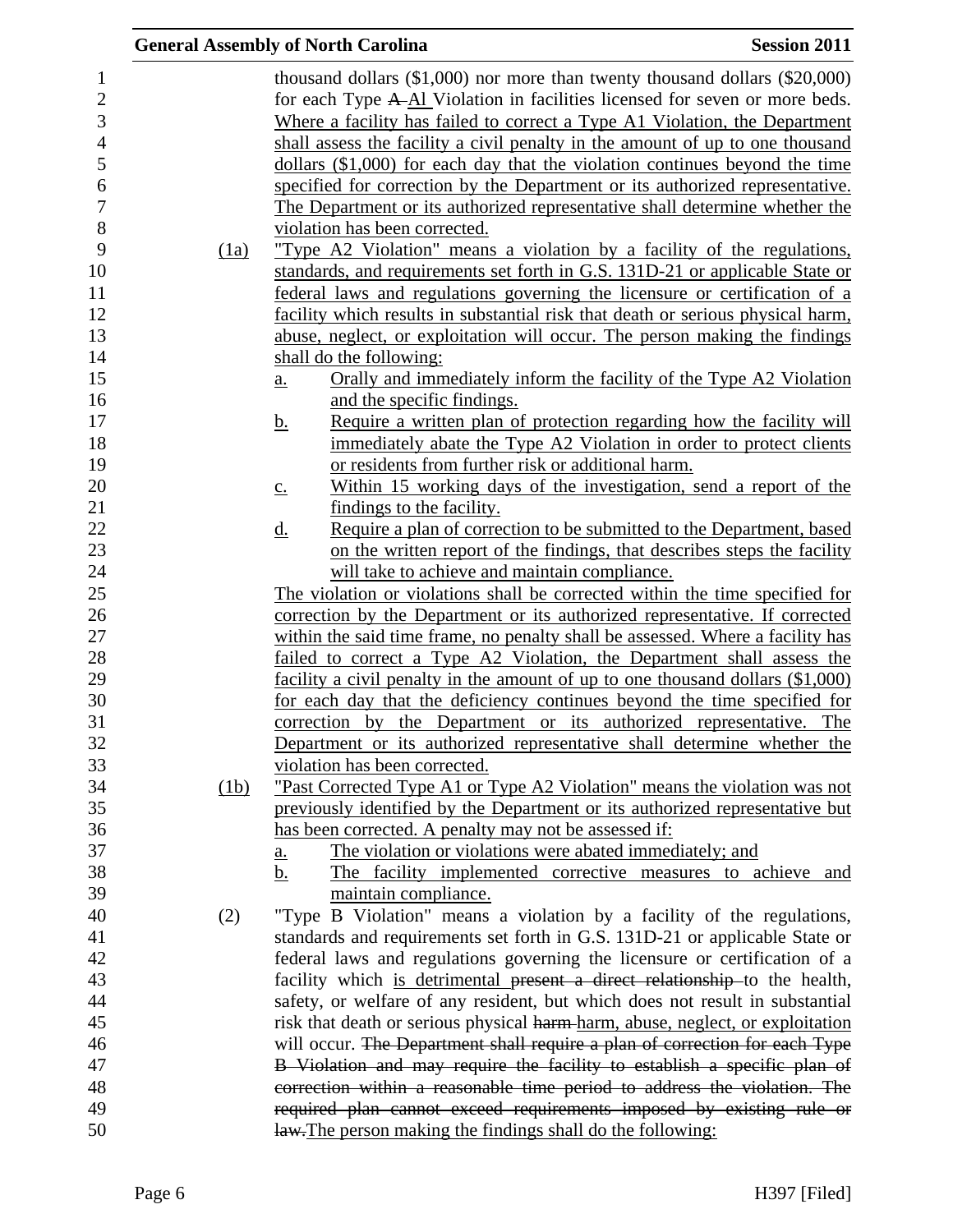|                         |                           |             | <b>General Assembly of North Carolina</b>                                              | <b>Session 2011</b> |
|-------------------------|---------------------------|-------------|----------------------------------------------------------------------------------------|---------------------|
| 1                       |                           |             | Orally and immediately inform the facility of the Type B Violation<br>a.               |                     |
| $\overline{\mathbf{c}}$ |                           |             | and the specific findings.                                                             |                     |
| 3                       |                           |             | Require a written plan of protection regarding how the facility will<br><u>b.</u>      |                     |
| $\overline{4}$          |                           |             | immediately abate the Type B Violation in order to protect residents                   |                     |
| 5                       |                           |             | from further risk or additional harm.                                                  |                     |
| 6                       |                           |             | Within 15 working days of the investigation, send a report of the<br>$\underline{c}$ . |                     |
| $\boldsymbol{7}$        |                           |             | findings to the facility.                                                              |                     |
| 8                       |                           |             | Require a plan of correction to be submitted to the Department, based<br><u>d.</u>     |                     |
| 9                       |                           |             | on the written report of the findings, that describes steps the facility               |                     |
| 10                      |                           |             | will take to achieve and maintain compliance.                                          |                     |
| 11                      | $\left(\mathbf{b}\right)$ |             | Penalties for failure to correct violations within time specified.                     |                     |
| 12                      |                           | $\bigoplus$ | Where a facility has failed to correct a Type A Violation, the Department              |                     |
| 13                      |                           |             | shall assess the facility a civil penalty in the amount of up to one thousand          |                     |
| 14                      |                           |             | dollars (\$1,000) for each day that the deficiency continues beyond the time           |                     |
| 15                      |                           |             | specified in the plan of correction approved by the Department or its                  |                     |
| 16                      |                           |             | authorized representative. The Department or its authorized representative             |                     |
| 17                      |                           |             | shall ensure that the violation has been corrected.                                    |                     |
| 18                      |                           | (2)         | Where a facility has failed to correct a Type B Violation within the time              |                     |
| 19                      |                           |             | specified for correction by the Department or its authorized representative,           |                     |
| 20                      |                           |             | the Department shall assess the facility a civil penalty in the amount of up to        |                     |
| 21                      |                           |             | four hundred dollars (\$400.00) for each day that the deficiency-violation             |                     |
| 22                      |                           |             | continues beyond the date specified for correction without just reason for             |                     |
| 23                      |                           |             | such failure. The Department or its authorized representative shall ensure             |                     |
| 24                      |                           |             | that the violation has been corrected.                                                 |                     |
| 25                      |                           | (3)         | Repeat Violations. - The Department shall impose a civil penalty which is              |                     |
| 26                      |                           |             | treble the amount assessed under subdivision $(1)$ of subsection (a) of this           |                     |
| 27                      |                           |             | section when a facility under the same management, ownership, or control               |                     |
| 28                      |                           |             | has received a citation-management or ownership has received a violation               |                     |
| 29                      |                           |             | during the previous 12 months for which the appeal rights are exhausted and            |                     |
| 30                      |                           |             | penalty payment is expected or has occurred, and the current violation is and          |                     |
| 31                      |                           |             | paid a penalty for violating the same specific provision of a statute or               |                     |
| 32                      |                           |             | regulation for which it received a eitation-violation during the previous 12           |                     |
| 33                      |                           |             | months. The counting of the 12-month period shall be tolled during any time            |                     |
| 34                      |                           |             | when the facility is being operated by a court-appointed temporary manager             |                     |
| 35                      |                           |             | pursuant to Article 4 of this Chapter.                                                 |                     |
| 36                      | (c)                       |             | Factors to be considered in determining amount of initial penalty. Factors to Be       |                     |
| 37                      |                           |             | Considered in Determining Amount of Initial Penalty.                                   |                     |
| 38<br>39                |                           |             | In determining the amount of the initial penalty to be imposed under this section, the |                     |
|                         |                           |             | Department shall consider the following factors:                                       |                     |
| 40                      |                           | (1)         | The gravity of the violation, including the fact that death or serious physical        |                     |
| 41                      |                           |             | harm to a resident has resulted; the severity of the actual or potential harm,         |                     |
| 42                      |                           |             | and the extent to which the provisions of the applicable statutes or                   |                     |
| 43                      |                           |             | regulations were violated; There is substantial risk that serious physical harm,       |                     |
| 44                      |                           |             | abuse, neglect, or exploitation will occur;                                            |                     |
| 45                      |                           | (1a)        | The gravity of the violation, including the probability that death or serious          |                     |
| 46                      |                           |             | physical harm to a resident will result; the severity of the potential harm, and       |                     |
| 47                      |                           |             | the extent to which the provisions of the applicable statutes or regulations           |                     |
| 48                      |                           |             | were violated; Serious harm, abuse, neglect, or exploitation, without                  |                     |
| 49<br>50                |                           |             | substantial risk for resident death, did occur;                                        |                     |
|                         |                           | (1b)        | The gravity of the violation, including the probability that death or serious          |                     |
| 51                      |                           |             | physical harm to a resident may result; the severity of the potential harm,            |                     |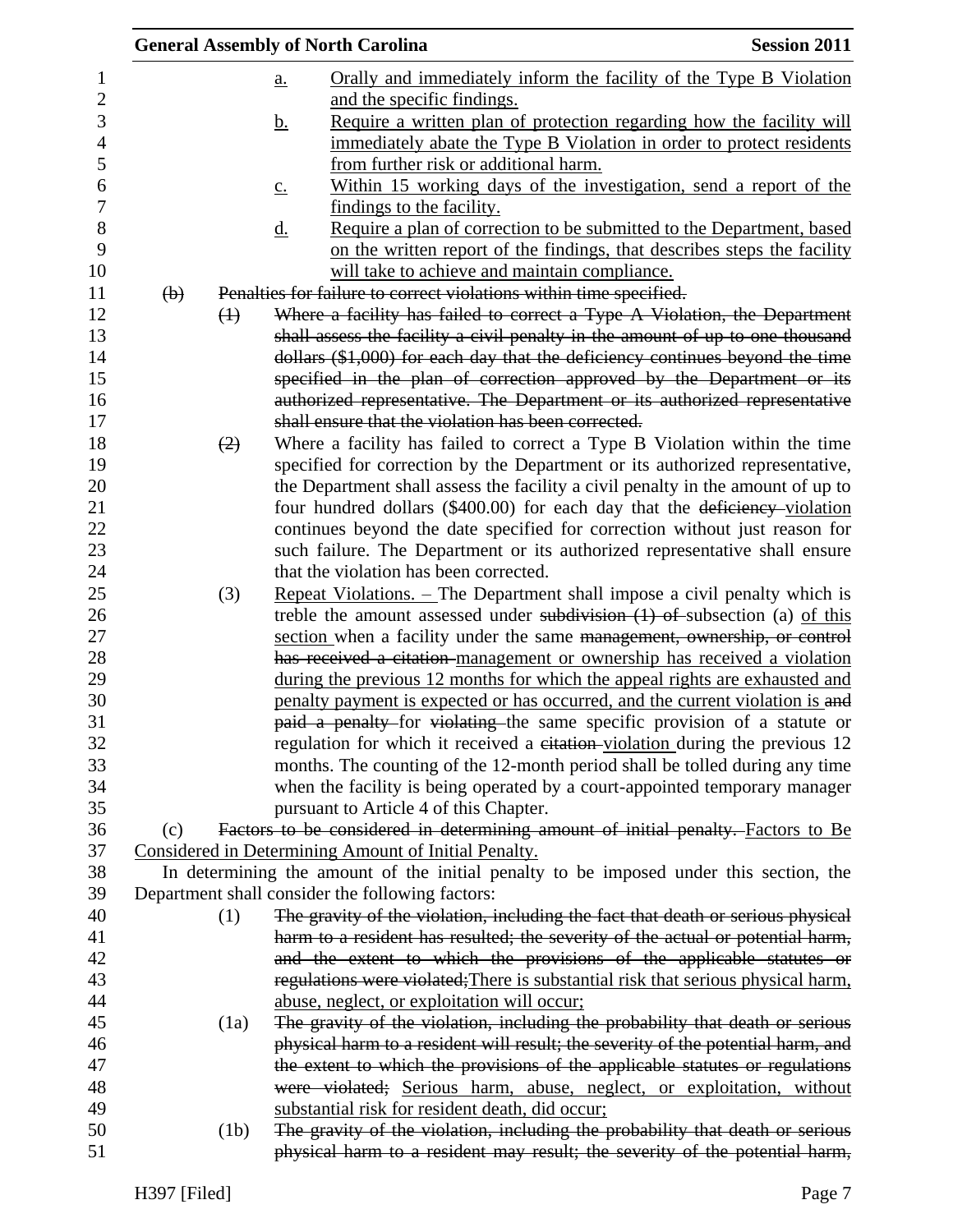|            |                         | <b>General Assembly of North Carolina</b>                                                              | <b>Session 2011</b> |
|------------|-------------------------|--------------------------------------------------------------------------------------------------------|---------------------|
|            |                         | and the extent to which the provisions of the applicable statutes or                                   |                     |
|            |                         | regulations were violated; Serious physical harm, abuse, neglect, or                                   |                     |
|            |                         | exploitation, with substantial risk for resident death, did occur;                                     |                     |
|            | (1c)                    | <u>A resident died;</u>                                                                                |                     |
|            | (1d)                    | A resident died and there is substantial risk to others for serious physical                           |                     |
|            |                         | harm, abuse, neglect, or exploitation;                                                                 |                     |
|            | <u>(1e)</u>             | A resident died and there is substantial risk for further resident death;                              |                     |
|            | (2)                     | The reasonable diligence exercised by the licensee to comply with                                      |                     |
|            |                         | G.S. 131E-256 and G.S. 131E-265 G.S. 131D-21 and other applicable State                                |                     |
|            |                         | and federal laws and regulations;                                                                      |                     |
|            | (2a)                    | Efforts by the licensee to correct violations;                                                         |                     |
|            | (3)                     | The number and type of previous violations committed by the licensee<br>within the past 36 months; and |                     |
|            | (4)                     | The amount of assessment necessary to insure immediate and continued                                   |                     |
|            |                         | compliance; and                                                                                        |                     |
|            | (5)                     | The number of patients residents put at risk by the violation.                                         |                     |
| (c1)       |                         | The facts found to support the factors in subsection (c) of this section shall be the                  |                     |
|            |                         | basis in determining the amount of the penalty. The Secretary-Department shall document the            |                     |
|            |                         | findings in written record and shall make the written record available to all affected parties         |                     |
| including: |                         |                                                                                                        |                     |
|            | (1)                     | The penalty review committee;                                                                          |                     |
|            | (2)                     | The local department of social services who is responsible for oversight of                            |                     |
|            |                         | the facility involved;                                                                                 |                     |
|            | (3)                     | The licensee involved;                                                                                 |                     |
|            | (4)                     | The residents affected; and                                                                            |                     |
|            | (5)                     | The family members or guardians of the residents affected. Those individuals                           |                     |
|            |                         | lawfully designated by the affected resident to make health care decisions                             |                     |
|            |                         | for the resident.                                                                                      |                     |
| (c2)       |                         | Local county departments of social services and Division of Health Service                             |                     |
|            |                         | Regulation personnel shall submit proposed penalty recommendations to the Department within            |                     |
|            |                         | 45 days of the citation of a violation.                                                                |                     |
| (d)        |                         | The Department shall impose a civil penalty of fifty dollars (\$50.00) per day on any                  |                     |
|            |                         | facility which refuses to allow an authorized representative of the Department to inspect the          |                     |
|            |                         | premises and records of the facility.                                                                  |                     |
| (d1)       |                         | The Department shall impose a civil penalty on any applicant for licensure who                         |                     |
|            |                         | provides false information or omits information on the portion of the licensure application            |                     |
|            |                         | requesting information on owners, administrators, principals, or affiliates of the facility. The       |                     |
|            |                         | amount of the penalty shall be as is prescribed for a Type A-A1 Violation.                             |                     |
| (e)        |                         | Any facility wishing to contest a penalty shall be entitled to an administrative                       |                     |
|            |                         | hearing as provided in the Administrative Procedure Act, Chapter 150B of the General Statutes.         |                     |
|            |                         | A petition for a contested case shall be filed within 30 days after the Department mails a notice      |                     |
|            |                         | of penalty to a licensee. At least the following specific issues shall be addressed at the             |                     |
|            | administrative hearing: |                                                                                                        |                     |
|            | (1)                     | The reasonableness of the amount of any civil penalty assessed, and                                    |                     |
|            | (2)                     | The degree to which each factor has been evaluated pursuant to subsection                              |                     |
|            |                         | (c) of this section to be considered in determining the amount of an initial                           |                     |
|            |                         | penalty.                                                                                               |                     |
|            |                         | If a civil penalty is found to be unreasonable or if the evaluation of each factor is found to         |                     |
|            |                         |                                                                                                        |                     |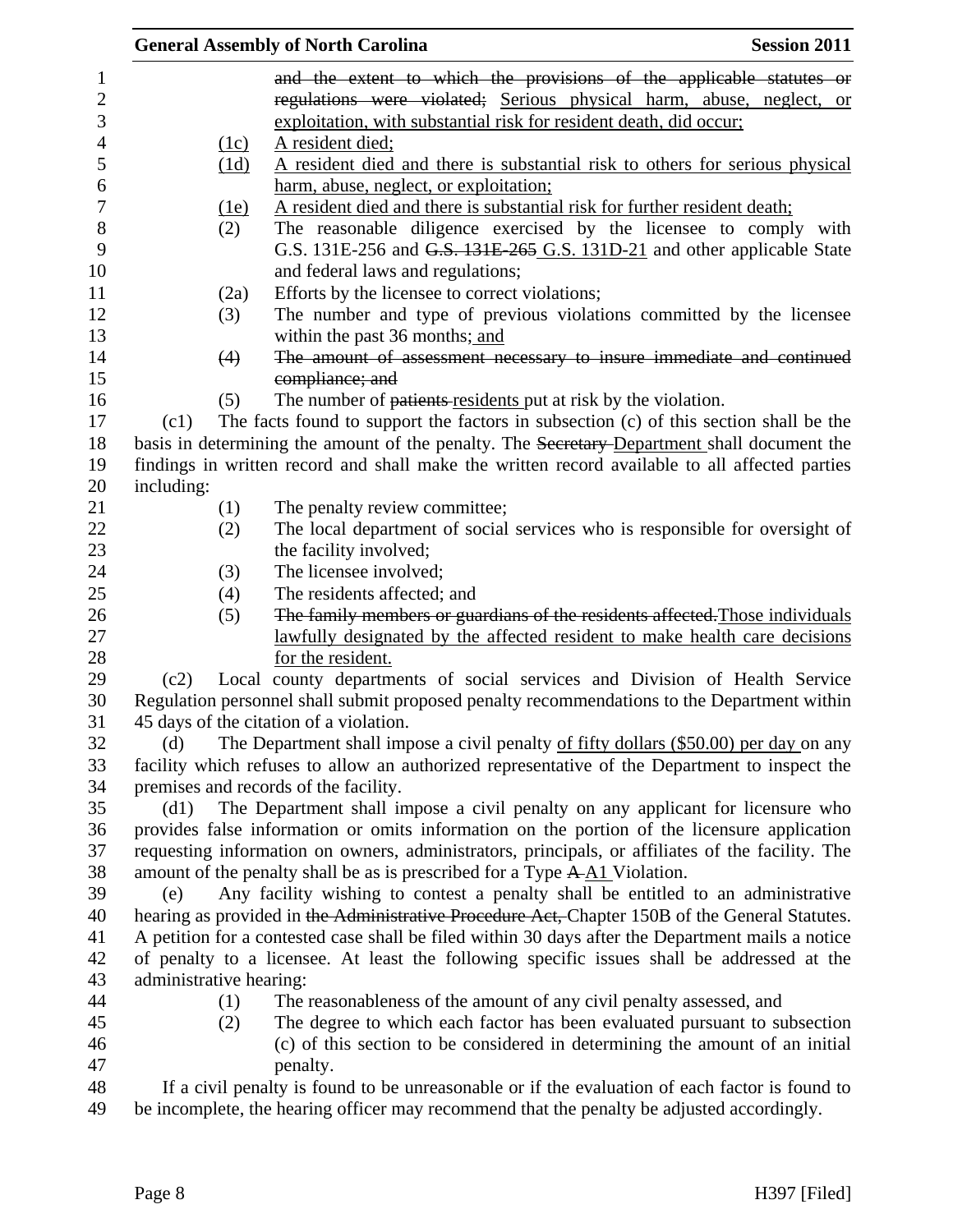|                       | <b>General Assembly of North Carolina</b> |                |                                                                                                                                      | <b>Session 2011</b> |
|-----------------------|-------------------------------------------|----------------|--------------------------------------------------------------------------------------------------------------------------------------|---------------------|
| $\mathbf 1$           | (f)                                       |                | Notwithstanding the notice requirements of G.S. 131D-26(b), any penalty imposed                                                      |                     |
| $\overline{2}$        |                                           |                | by the Department of Health and Human Services under this section shall commence on the                                              |                     |
| 3                     | day the violation began is imposed.       |                |                                                                                                                                      |                     |
| $\overline{4}$        | (g)                                       |                | The Secretary may bring a civil action in the superior court of the county wherein                                                   |                     |
| 5                     |                                           |                |                                                                                                                                      |                     |
|                       |                                           |                | the violation occurred to recover the amount of the administrative penalty whenever a facility:                                      |                     |
| 6<br>$\boldsymbol{7}$ | (1)                                       |                | Which has not requested an administrative hearing fails to pay the penalty<br>within 60 days after being notified of the penalty, or |                     |
| $8\,$                 | (2)                                       |                | Which has requested an administrative hearing fails to pay the penalty                                                               |                     |
| 9<br>10               |                                           |                | within 60 days after receipt of a written copy of the decision as provided in<br>G.S. 150B-36.                                       |                     |
| 11                    | (g1)                                      |                | In lieu of assessing an all or some of the administrative penalty, the Secretary may                                                 |                     |
| 12                    |                                           |                | order a facility to provide staff training if: if the training is:                                                                   |                     |
| 13                    | $\Omega$                                  |                | Specific to the violation;                                                                                                           |                     |
| 14                    | (2)                                       |                | Approved by the Department of Health and Human Services; and                                                                         |                     |
| 15                    | (3)                                       |                | Taught by someone approved by the Department.                                                                                        |                     |
| 16                    | $\bigoplus$                               |                | The cost of training does not exceed one thousand dollars (\$1,000);                                                                 |                     |
| 17                    |                                           |                | The penalty would be for the facility's only violation within a 12 month                                                             |                     |
|                       | (2)                                       |                |                                                                                                                                      |                     |
| 18                    |                                           |                | period preceding the current violation and while the facility is under the                                                           |                     |
| 19                    |                                           |                | same management; and                                                                                                                 |                     |
| 20                    | $\left(3\right)$                          |                | The training is:                                                                                                                     |                     |
| 21                    |                                           | $a$ .          | Specific to the violation;                                                                                                           |                     |
| 22                    |                                           | b.             | Approved by the Department of Health and Human Services; and                                                                         |                     |
| 23                    |                                           | $e_{\cdot}$    | Taught by someone approved by the Department and other than the                                                                      |                     |
| 24                    |                                           |                | provider.                                                                                                                            |                     |
| 25                    | (h)                                       |                | The Secretary shall establish a penalty review committee within the Department,                                                      |                     |
| 26                    |                                           |                | which shall meet as often as needed, but no less frequently than once each quarter of the year,                                      |                     |
| 27                    |                                           |                | to review administrative penalties assessed pursuant to this section and pursuant to                                                 |                     |
| 28                    | G.S. 131E-129 as follows:                 |                |                                                                                                                                      |                     |
| 29                    | (1)                                       |                | The Secretary shall administer the work of the Committee and provide                                                                 |                     |
| 30                    |                                           |                | public notice of its meetings via Web site, and provide direct notice to the                                                         |                     |
| 31                    |                                           |                | following parties involved in the penalties the Committee will be reviewing:                                                         |                     |
| 32                    |                                           | a.             | The licensed provider, who upon receipt of the notice, shall post the                                                                |                     |
| 33                    |                                           |                | notice of the scheduled Penalty Review Committee meeting in a                                                                        |                     |
| 34                    |                                           |                | conspicuous place available to residents, family members, and the                                                                    |                     |
| 35                    |                                           |                | public;                                                                                                                              |                     |
| 36                    |                                           | b.             | The local department of social services that is responsible for                                                                      |                     |
| 37                    |                                           |                | oversight of the facility involved;                                                                                                  |                     |
| 38                    |                                           | $\mathbf{c}$ . | The residents affected; and                                                                                                          |                     |
| 39                    |                                           | d.             | Those individuals lawfully designated by the affected resident to                                                                    |                     |
| 40                    |                                           |                | make health care decisions for the resident.                                                                                         |                     |
|                       |                                           |                | The Secretary shall ensure that the Nursing Home/Adult Care Home Penalty                                                             |                     |
| 41<br>42              | (2)                                       |                | Review Committee established by this subsection is comprised of nine                                                                 |                     |
|                       |                                           |                |                                                                                                                                      |                     |
| 43                    |                                           |                | members. At least one member shall be appointed from each of the                                                                     |                     |
| 44                    |                                           |                | following categories:                                                                                                                |                     |
| 45                    |                                           | a.             | A licensed pharmacist;                                                                                                               |                     |
| 46                    |                                           | b.             | A registered nurse experienced in long term care;                                                                                    |                     |
| 47                    |                                           | $C_{\bullet}$  | A representative of a nursing home;                                                                                                  |                     |
| 48                    |                                           | d.             | A representative of an adult care home; and                                                                                          |                     |
| 49                    |                                           | e.             | Two public members. One shall be a "near" relative of a nursing                                                                      |                     |
| 50                    |                                           |                | home patient, chosen from a list prepared by the Office of State Long                                                                |                     |
| 51                    |                                           |                | Term Care Ombudsman, Division of Aging, Department of Health                                                                         |                     |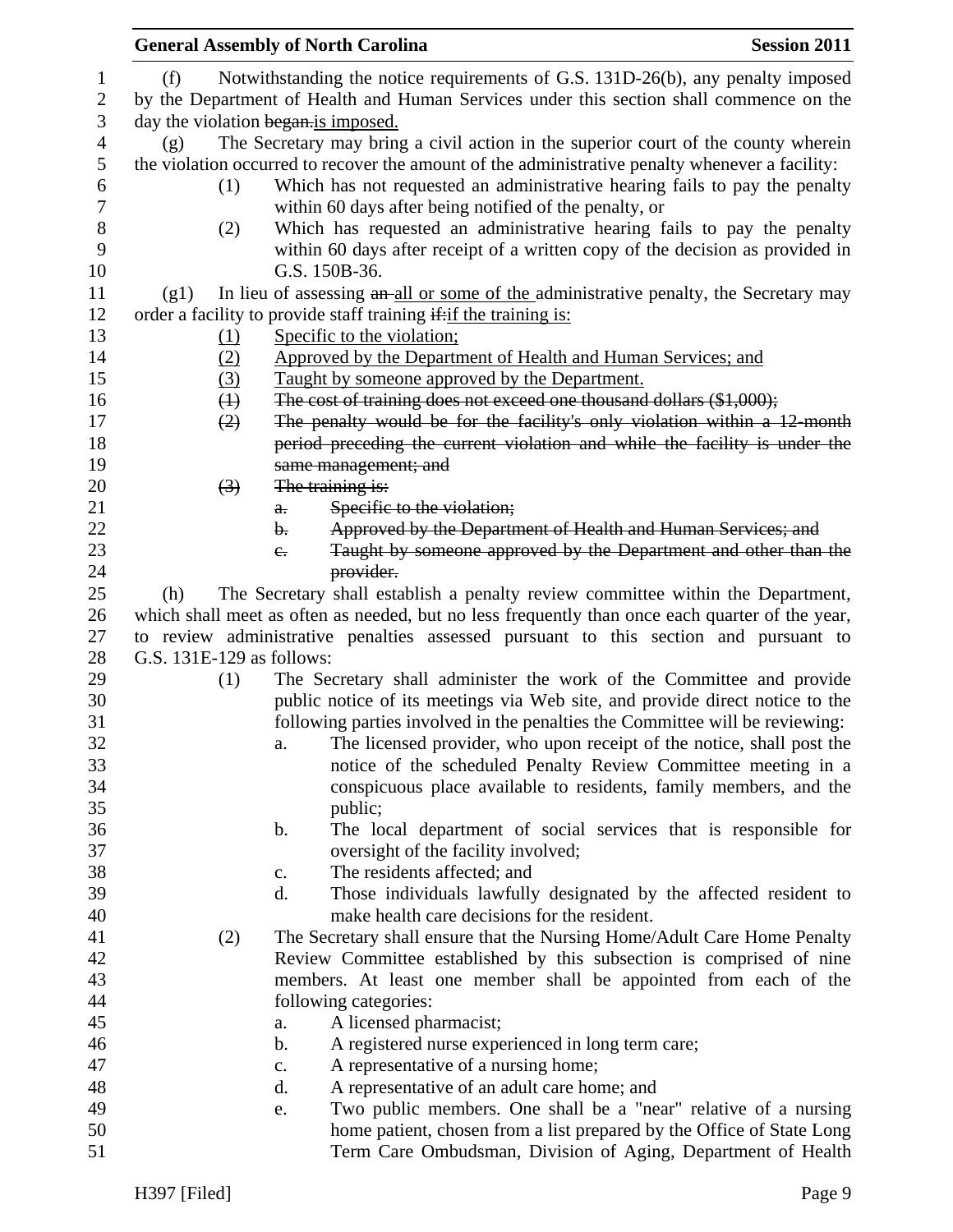| <b>General Assembly of North Carolina</b> |               |                                                                                                                                                                                                                                                                                                                                                      | <b>Session 2011</b> |
|-------------------------------------------|---------------|------------------------------------------------------------------------------------------------------------------------------------------------------------------------------------------------------------------------------------------------------------------------------------------------------------------------------------------------------|---------------------|
|                                           |               | and Human Services. One shall be a "near" relative of a rest home<br>patient, chosen from a list prepared by the Office of State Long Term<br>Care Ombudsman, Division of Aging, Department of Health and<br>Human Services. For purposes of this subdivision, a "near" relative is<br>a spouse, sibling, parent, child, grandparent, or grandchild. |                     |
| (3)                                       |               | Neither the pharmacist, nurse, nor public members appointed under this<br>subsection nor any member of their immediate families shall be employed<br>by or own any interest in a nursing home or adult care home.                                                                                                                                    |                     |
| (4)                                       |               | Repealed by Session Laws 2005-276, s. 10.40A(1), effective July 1, 2005.                                                                                                                                                                                                                                                                             |                     |
| (4a)                                      |               | Repealed by Session Laws 2007-544, s. 1, effective October 1, 2007.                                                                                                                                                                                                                                                                                  |                     |
| (4b)                                      |               | Prior to serving on the Committee, each member shall complete a training                                                                                                                                                                                                                                                                             |                     |
|                                           |               | program provided by the Department of Health and Human Services that                                                                                                                                                                                                                                                                                 |                     |
|                                           |               | covers standards of care and applicable State and federal laws and                                                                                                                                                                                                                                                                                   |                     |
|                                           |               | regulations governing facilities licensed under Chapter 131D and Chapter                                                                                                                                                                                                                                                                             |                     |
|                                           |               | 131E of the General Statutes.                                                                                                                                                                                                                                                                                                                        |                     |
| (5)                                       |               | Each member of the Committee shall serve a term of two years. The initial                                                                                                                                                                                                                                                                            |                     |
|                                           |               | terms of the members shall commence on August 3, 1989. The Secretary                                                                                                                                                                                                                                                                                 |                     |
|                                           |               | shall fill all vacancies. Unexcused absences from three consecutive meetings                                                                                                                                                                                                                                                                         |                     |
|                                           |               | constitute resignation from the Committee.                                                                                                                                                                                                                                                                                                           |                     |
| (6)                                       |               | The Committee shall be cochaired by:                                                                                                                                                                                                                                                                                                                 |                     |
|                                           | a.            | One member of the Department outside of the Division of Health                                                                                                                                                                                                                                                                                       |                     |
|                                           |               | Service Regulation; and                                                                                                                                                                                                                                                                                                                              |                     |
|                                           | $\mathbf b$ . | One member who is not affiliated with the Department.                                                                                                                                                                                                                                                                                                |                     |
| (i)                                       |               | The clear proceeds of civil penalties provided for in this section shall be remitted to                                                                                                                                                                                                                                                              |                     |
| G.S. 115C-457.2. State law."              |               | the Civil Penalty and Forfeiture Fund State Treasurer for deposit in accordance with                                                                                                                                                                                                                                                                 |                     |
|                                           |               | <b>SECTION 3.</b> G.S. 131E-129 reads as rewritten:                                                                                                                                                                                                                                                                                                  |                     |
|                                           |               | "§ 131E-129. Penalties. Penalties; remedies.                                                                                                                                                                                                                                                                                                         |                     |
| (a)                                       |               | Violations classified. Violation Classification and Penalties. - The Department of                                                                                                                                                                                                                                                                   |                     |
|                                           |               | Health and Human Services shall impose an administrative penalty in accordance with                                                                                                                                                                                                                                                                  |                     |
|                                           |               | provisions of this Part-Article on any facility's licensee-facility which is found to be in violation                                                                                                                                                                                                                                                |                     |
|                                           |               | of the requirements of G.S. 131E-117 or applicable State and federal laws and regulations.                                                                                                                                                                                                                                                           |                     |
|                                           |               | Citations issued for violations shall be classified and penalties assessed according to the nature                                                                                                                                                                                                                                                   |                     |
| of the violation as follows:              |               |                                                                                                                                                                                                                                                                                                                                                      |                     |
| (1)                                       |               | "Type A-Al Violation" means a violation by a facility's licensee facility of                                                                                                                                                                                                                                                                         |                     |
|                                           |               | the regulations, standards, regulations and requirements set forth in                                                                                                                                                                                                                                                                                |                     |
|                                           |               | G.S. 131E-117, or applicable State or federal laws and regulations governing                                                                                                                                                                                                                                                                         |                     |
|                                           |               | the licensure or certification of a facility which results in death or serious                                                                                                                                                                                                                                                                       |                     |
|                                           |               | physical harm, or results in substantial risk that death or serious physical                                                                                                                                                                                                                                                                         |                     |
|                                           |               | harm will occur. Type A Violations shall be abated or eliminated                                                                                                                                                                                                                                                                                     |                     |
|                                           |               | immediately. The Department shall require an immediate plan of correction                                                                                                                                                                                                                                                                            |                     |
|                                           |               | for each Type A Violation. harm. The person making the findings shall do                                                                                                                                                                                                                                                                             |                     |
|                                           |               | the following:                                                                                                                                                                                                                                                                                                                                       |                     |
|                                           | a.            | Orally and immediately inform the administrator of the facility of the                                                                                                                                                                                                                                                                               |                     |
|                                           |               | Type A1 Violation and the specific findings and what must be done                                                                                                                                                                                                                                                                                    |                     |
|                                           |               | to correct them and set a date by which the violation must be                                                                                                                                                                                                                                                                                        |                     |
|                                           |               | corrected; findings.                                                                                                                                                                                                                                                                                                                                 |                     |
|                                           | b.            | Within 10 working days of the investigation, confirm in writing to<br>the administrator the information provided orally under                                                                                                                                                                                                                        |                     |
|                                           |               | sub-subdivision a. of this subdivision; and                                                                                                                                                                                                                                                                                                          |                     |
|                                           |               |                                                                                                                                                                                                                                                                                                                                                      |                     |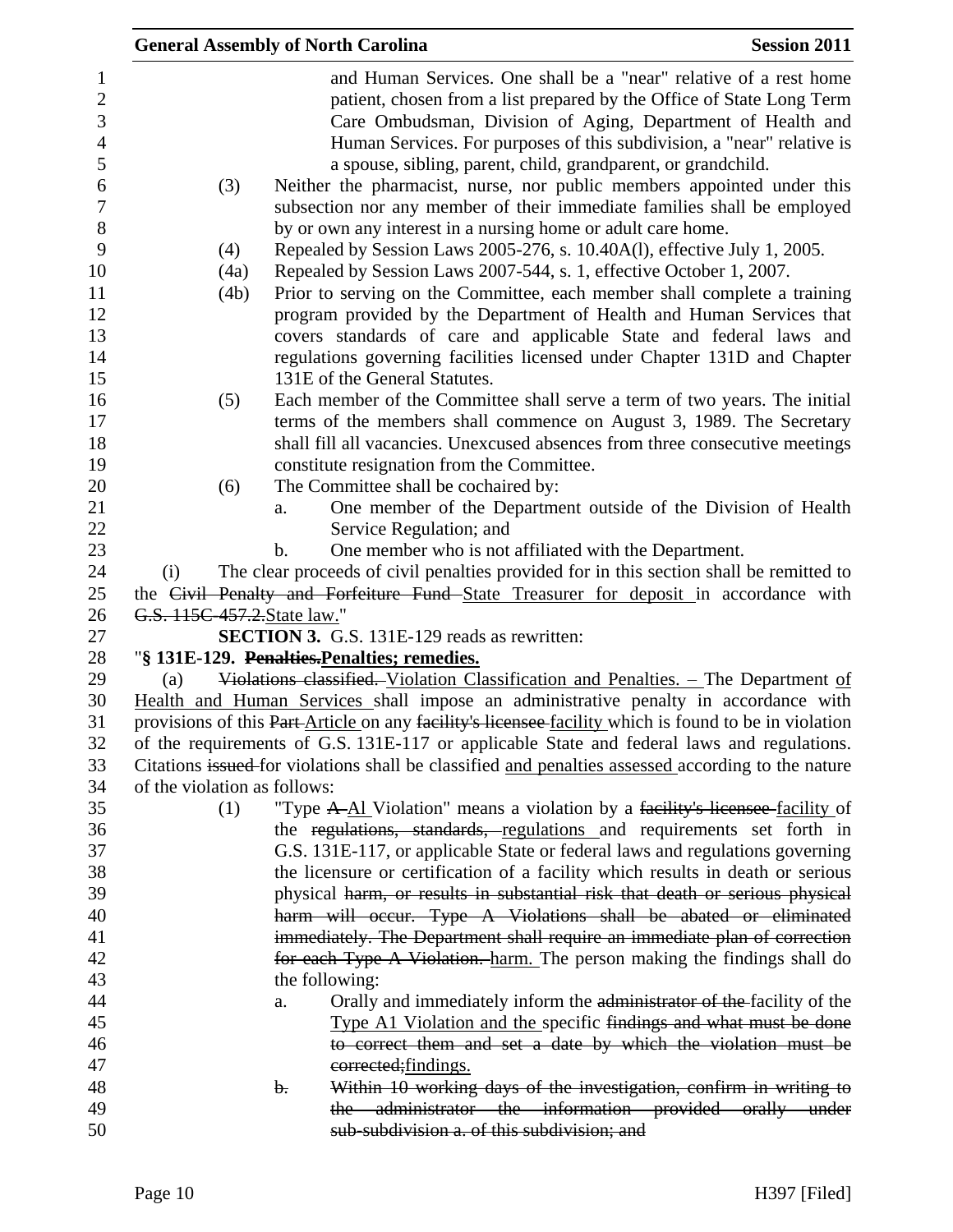| Provide a copy of the written confirmation required under<br>1<br>$e_{\cdot}$<br>$\overline{c}$<br>sub-subdivision b. of this subdivision to the Department.<br>3<br>Require a written, credible allegation regarding how the facility will<br><u>d.</u><br>$\overline{4}$<br>immediately remove the Type A1 Violation in order to protect<br>5<br>residents from further risk or additional harm.<br>6<br>Within 10 working days of the investigation, send a report of the<br>e.<br>$\overline{7}$<br>findings to the facility.<br>8<br>Require a plan of correction to be submitted to the Department, based<br><u>f.</u><br>9<br>on the written report of the findings, that describes steps the facility<br>10<br>will take to achieve and maintain compliance by the date specified by<br>11<br>the Department.<br>12<br>The Department shall impose a civil penalty in an amount not less than five<br>hundred dollars (\$500.00) one thousand dollars (\$1,000) nor more than ten<br>13<br>14<br>thousand dollars (\$10,000) twenty thousand dollars (\$20,000) for each Type<br>15<br>A-Al Violation. Where a facility has failed to correct a Type A1 Violation.<br>16<br>the Department shall assess the facility a civil penalty in the amount of up to<br>17<br>one thousand dollars (\$1,000) for each day that the violation continues<br>18<br>beyond the date specified for correction by the Department or its authorized<br>19<br>representative. The Department or its authorized representative shall<br>20<br>determine whether the violation has been corrected.<br>21<br>"Type A2 Violation" means a violation by a facility of the regulations,<br>(1a)<br>22<br>standards, and requirements set forth in G.S. 131E-117 or applicable State or<br>23<br>federal laws and regulations governing the licensure or certification of a<br>24<br>facility which results in substantial risk that death or serious physical harm<br>25<br>will occur. The person making the findings shall do the following:<br>26<br><u>Orally and immediately inform the facility of the Type A2 Violation</u><br>a.<br>$27\,$<br>and the specific findings.<br>28<br>Require a credible allegation regarding how the facility will<br><u>b.</u><br>29<br>immediately remove the Type A2 Violation in order to protect<br>residents from further risk or additional harm.<br>Within 10 working days of the investigation, send a report of the<br>$\underline{c}$ .<br>findings to the facility.<br>Require a plan of correction to be submitted to the Department, based<br><u>d.</u><br>on the written report of the findings, that describes steps the facility<br>will take to achieve and maintain compliance by the date specified by<br>36<br>the Department.<br>37<br>The violation or violations shall be corrected within the time specified for<br>38<br>correction by the Department or its authorized representative. If corrected by<br>39<br>the date specified by the Department, no penalty shall be assessed. Where a<br>40<br>facility has failed to correct a Type A2 Violation, the Department shall<br>41<br>assess the facility a civil penalty in the amount of up to one thousand dollars<br>42<br>(\$1,000) for each day that the violation continues beyond the date specified<br>43<br>for correction by the Department or its authorized representative. The<br>44<br>Department or its authorized representative shall determine if the violation<br>45<br>has been corrected.<br>46<br>"Past Corrected Type A1 or Type A2 Violation" means the violation was not<br>(1b)<br>47<br>previously identified by the Department or its authorized representative but<br>48<br>has been corrected. A penalty may not be assessed if:<br>49<br>The violation or violations were abated immediately; and<br>a.<br>50<br>The facility implemented corrective measures to achieve and<br><u>b.</u> |    | <b>General Assembly of North Carolina</b> | <b>Session 2011</b> |
|-----------------------------------------------------------------------------------------------------------------------------------------------------------------------------------------------------------------------------------------------------------------------------------------------------------------------------------------------------------------------------------------------------------------------------------------------------------------------------------------------------------------------------------------------------------------------------------------------------------------------------------------------------------------------------------------------------------------------------------------------------------------------------------------------------------------------------------------------------------------------------------------------------------------------------------------------------------------------------------------------------------------------------------------------------------------------------------------------------------------------------------------------------------------------------------------------------------------------------------------------------------------------------------------------------------------------------------------------------------------------------------------------------------------------------------------------------------------------------------------------------------------------------------------------------------------------------------------------------------------------------------------------------------------------------------------------------------------------------------------------------------------------------------------------------------------------------------------------------------------------------------------------------------------------------------------------------------------------------------------------------------------------------------------------------------------------------------------------------------------------------------------------------------------------------------------------------------------------------------------------------------------------------------------------------------------------------------------------------------------------------------------------------------------------------------------------------------------------------------------------------------------------------------------------------------------------------------------------------------------------------------------------------------------------------------------------------------------------------------------------------------------------------------------------------------------------------------------------------------------------------------------------------------------------------------------------------------------------------------------------------------------------------------------------------------------------------------------------------------------------------------------------------------------------------------------------------------------------------------------------------------------------------------------------------------------------------------------------------------------------------------------------------------------------------------------------------------------------------------------------------------------------------------------------------------------------------------------------------------------------------------------------------------------------------------------------------------------------------------------------------------------------------------------------------------------------------------------------------------------------------------------------------------------------------|----|-------------------------------------------|---------------------|
|                                                                                                                                                                                                                                                                                                                                                                                                                                                                                                                                                                                                                                                                                                                                                                                                                                                                                                                                                                                                                                                                                                                                                                                                                                                                                                                                                                                                                                                                                                                                                                                                                                                                                                                                                                                                                                                                                                                                                                                                                                                                                                                                                                                                                                                                                                                                                                                                                                                                                                                                                                                                                                                                                                                                                                                                                                                                                                                                                                                                                                                                                                                                                                                                                                                                                                                                                                                                                                                                                                                                                                                                                                                                                                                                                                                                                                                                                                                             |    |                                           |                     |
|                                                                                                                                                                                                                                                                                                                                                                                                                                                                                                                                                                                                                                                                                                                                                                                                                                                                                                                                                                                                                                                                                                                                                                                                                                                                                                                                                                                                                                                                                                                                                                                                                                                                                                                                                                                                                                                                                                                                                                                                                                                                                                                                                                                                                                                                                                                                                                                                                                                                                                                                                                                                                                                                                                                                                                                                                                                                                                                                                                                                                                                                                                                                                                                                                                                                                                                                                                                                                                                                                                                                                                                                                                                                                                                                                                                                                                                                                                                             |    |                                           |                     |
|                                                                                                                                                                                                                                                                                                                                                                                                                                                                                                                                                                                                                                                                                                                                                                                                                                                                                                                                                                                                                                                                                                                                                                                                                                                                                                                                                                                                                                                                                                                                                                                                                                                                                                                                                                                                                                                                                                                                                                                                                                                                                                                                                                                                                                                                                                                                                                                                                                                                                                                                                                                                                                                                                                                                                                                                                                                                                                                                                                                                                                                                                                                                                                                                                                                                                                                                                                                                                                                                                                                                                                                                                                                                                                                                                                                                                                                                                                                             |    |                                           |                     |
|                                                                                                                                                                                                                                                                                                                                                                                                                                                                                                                                                                                                                                                                                                                                                                                                                                                                                                                                                                                                                                                                                                                                                                                                                                                                                                                                                                                                                                                                                                                                                                                                                                                                                                                                                                                                                                                                                                                                                                                                                                                                                                                                                                                                                                                                                                                                                                                                                                                                                                                                                                                                                                                                                                                                                                                                                                                                                                                                                                                                                                                                                                                                                                                                                                                                                                                                                                                                                                                                                                                                                                                                                                                                                                                                                                                                                                                                                                                             |    |                                           |                     |
|                                                                                                                                                                                                                                                                                                                                                                                                                                                                                                                                                                                                                                                                                                                                                                                                                                                                                                                                                                                                                                                                                                                                                                                                                                                                                                                                                                                                                                                                                                                                                                                                                                                                                                                                                                                                                                                                                                                                                                                                                                                                                                                                                                                                                                                                                                                                                                                                                                                                                                                                                                                                                                                                                                                                                                                                                                                                                                                                                                                                                                                                                                                                                                                                                                                                                                                                                                                                                                                                                                                                                                                                                                                                                                                                                                                                                                                                                                                             |    |                                           |                     |
|                                                                                                                                                                                                                                                                                                                                                                                                                                                                                                                                                                                                                                                                                                                                                                                                                                                                                                                                                                                                                                                                                                                                                                                                                                                                                                                                                                                                                                                                                                                                                                                                                                                                                                                                                                                                                                                                                                                                                                                                                                                                                                                                                                                                                                                                                                                                                                                                                                                                                                                                                                                                                                                                                                                                                                                                                                                                                                                                                                                                                                                                                                                                                                                                                                                                                                                                                                                                                                                                                                                                                                                                                                                                                                                                                                                                                                                                                                                             |    |                                           |                     |
|                                                                                                                                                                                                                                                                                                                                                                                                                                                                                                                                                                                                                                                                                                                                                                                                                                                                                                                                                                                                                                                                                                                                                                                                                                                                                                                                                                                                                                                                                                                                                                                                                                                                                                                                                                                                                                                                                                                                                                                                                                                                                                                                                                                                                                                                                                                                                                                                                                                                                                                                                                                                                                                                                                                                                                                                                                                                                                                                                                                                                                                                                                                                                                                                                                                                                                                                                                                                                                                                                                                                                                                                                                                                                                                                                                                                                                                                                                                             |    |                                           |                     |
|                                                                                                                                                                                                                                                                                                                                                                                                                                                                                                                                                                                                                                                                                                                                                                                                                                                                                                                                                                                                                                                                                                                                                                                                                                                                                                                                                                                                                                                                                                                                                                                                                                                                                                                                                                                                                                                                                                                                                                                                                                                                                                                                                                                                                                                                                                                                                                                                                                                                                                                                                                                                                                                                                                                                                                                                                                                                                                                                                                                                                                                                                                                                                                                                                                                                                                                                                                                                                                                                                                                                                                                                                                                                                                                                                                                                                                                                                                                             |    |                                           |                     |
|                                                                                                                                                                                                                                                                                                                                                                                                                                                                                                                                                                                                                                                                                                                                                                                                                                                                                                                                                                                                                                                                                                                                                                                                                                                                                                                                                                                                                                                                                                                                                                                                                                                                                                                                                                                                                                                                                                                                                                                                                                                                                                                                                                                                                                                                                                                                                                                                                                                                                                                                                                                                                                                                                                                                                                                                                                                                                                                                                                                                                                                                                                                                                                                                                                                                                                                                                                                                                                                                                                                                                                                                                                                                                                                                                                                                                                                                                                                             |    |                                           |                     |
|                                                                                                                                                                                                                                                                                                                                                                                                                                                                                                                                                                                                                                                                                                                                                                                                                                                                                                                                                                                                                                                                                                                                                                                                                                                                                                                                                                                                                                                                                                                                                                                                                                                                                                                                                                                                                                                                                                                                                                                                                                                                                                                                                                                                                                                                                                                                                                                                                                                                                                                                                                                                                                                                                                                                                                                                                                                                                                                                                                                                                                                                                                                                                                                                                                                                                                                                                                                                                                                                                                                                                                                                                                                                                                                                                                                                                                                                                                                             |    |                                           |                     |
|                                                                                                                                                                                                                                                                                                                                                                                                                                                                                                                                                                                                                                                                                                                                                                                                                                                                                                                                                                                                                                                                                                                                                                                                                                                                                                                                                                                                                                                                                                                                                                                                                                                                                                                                                                                                                                                                                                                                                                                                                                                                                                                                                                                                                                                                                                                                                                                                                                                                                                                                                                                                                                                                                                                                                                                                                                                                                                                                                                                                                                                                                                                                                                                                                                                                                                                                                                                                                                                                                                                                                                                                                                                                                                                                                                                                                                                                                                                             |    |                                           |                     |
|                                                                                                                                                                                                                                                                                                                                                                                                                                                                                                                                                                                                                                                                                                                                                                                                                                                                                                                                                                                                                                                                                                                                                                                                                                                                                                                                                                                                                                                                                                                                                                                                                                                                                                                                                                                                                                                                                                                                                                                                                                                                                                                                                                                                                                                                                                                                                                                                                                                                                                                                                                                                                                                                                                                                                                                                                                                                                                                                                                                                                                                                                                                                                                                                                                                                                                                                                                                                                                                                                                                                                                                                                                                                                                                                                                                                                                                                                                                             |    |                                           |                     |
|                                                                                                                                                                                                                                                                                                                                                                                                                                                                                                                                                                                                                                                                                                                                                                                                                                                                                                                                                                                                                                                                                                                                                                                                                                                                                                                                                                                                                                                                                                                                                                                                                                                                                                                                                                                                                                                                                                                                                                                                                                                                                                                                                                                                                                                                                                                                                                                                                                                                                                                                                                                                                                                                                                                                                                                                                                                                                                                                                                                                                                                                                                                                                                                                                                                                                                                                                                                                                                                                                                                                                                                                                                                                                                                                                                                                                                                                                                                             |    |                                           |                     |
|                                                                                                                                                                                                                                                                                                                                                                                                                                                                                                                                                                                                                                                                                                                                                                                                                                                                                                                                                                                                                                                                                                                                                                                                                                                                                                                                                                                                                                                                                                                                                                                                                                                                                                                                                                                                                                                                                                                                                                                                                                                                                                                                                                                                                                                                                                                                                                                                                                                                                                                                                                                                                                                                                                                                                                                                                                                                                                                                                                                                                                                                                                                                                                                                                                                                                                                                                                                                                                                                                                                                                                                                                                                                                                                                                                                                                                                                                                                             |    |                                           |                     |
|                                                                                                                                                                                                                                                                                                                                                                                                                                                                                                                                                                                                                                                                                                                                                                                                                                                                                                                                                                                                                                                                                                                                                                                                                                                                                                                                                                                                                                                                                                                                                                                                                                                                                                                                                                                                                                                                                                                                                                                                                                                                                                                                                                                                                                                                                                                                                                                                                                                                                                                                                                                                                                                                                                                                                                                                                                                                                                                                                                                                                                                                                                                                                                                                                                                                                                                                                                                                                                                                                                                                                                                                                                                                                                                                                                                                                                                                                                                             |    |                                           |                     |
|                                                                                                                                                                                                                                                                                                                                                                                                                                                                                                                                                                                                                                                                                                                                                                                                                                                                                                                                                                                                                                                                                                                                                                                                                                                                                                                                                                                                                                                                                                                                                                                                                                                                                                                                                                                                                                                                                                                                                                                                                                                                                                                                                                                                                                                                                                                                                                                                                                                                                                                                                                                                                                                                                                                                                                                                                                                                                                                                                                                                                                                                                                                                                                                                                                                                                                                                                                                                                                                                                                                                                                                                                                                                                                                                                                                                                                                                                                                             |    |                                           |                     |
|                                                                                                                                                                                                                                                                                                                                                                                                                                                                                                                                                                                                                                                                                                                                                                                                                                                                                                                                                                                                                                                                                                                                                                                                                                                                                                                                                                                                                                                                                                                                                                                                                                                                                                                                                                                                                                                                                                                                                                                                                                                                                                                                                                                                                                                                                                                                                                                                                                                                                                                                                                                                                                                                                                                                                                                                                                                                                                                                                                                                                                                                                                                                                                                                                                                                                                                                                                                                                                                                                                                                                                                                                                                                                                                                                                                                                                                                                                                             |    |                                           |                     |
|                                                                                                                                                                                                                                                                                                                                                                                                                                                                                                                                                                                                                                                                                                                                                                                                                                                                                                                                                                                                                                                                                                                                                                                                                                                                                                                                                                                                                                                                                                                                                                                                                                                                                                                                                                                                                                                                                                                                                                                                                                                                                                                                                                                                                                                                                                                                                                                                                                                                                                                                                                                                                                                                                                                                                                                                                                                                                                                                                                                                                                                                                                                                                                                                                                                                                                                                                                                                                                                                                                                                                                                                                                                                                                                                                                                                                                                                                                                             |    |                                           |                     |
|                                                                                                                                                                                                                                                                                                                                                                                                                                                                                                                                                                                                                                                                                                                                                                                                                                                                                                                                                                                                                                                                                                                                                                                                                                                                                                                                                                                                                                                                                                                                                                                                                                                                                                                                                                                                                                                                                                                                                                                                                                                                                                                                                                                                                                                                                                                                                                                                                                                                                                                                                                                                                                                                                                                                                                                                                                                                                                                                                                                                                                                                                                                                                                                                                                                                                                                                                                                                                                                                                                                                                                                                                                                                                                                                                                                                                                                                                                                             |    |                                           |                     |
|                                                                                                                                                                                                                                                                                                                                                                                                                                                                                                                                                                                                                                                                                                                                                                                                                                                                                                                                                                                                                                                                                                                                                                                                                                                                                                                                                                                                                                                                                                                                                                                                                                                                                                                                                                                                                                                                                                                                                                                                                                                                                                                                                                                                                                                                                                                                                                                                                                                                                                                                                                                                                                                                                                                                                                                                                                                                                                                                                                                                                                                                                                                                                                                                                                                                                                                                                                                                                                                                                                                                                                                                                                                                                                                                                                                                                                                                                                                             |    |                                           |                     |
|                                                                                                                                                                                                                                                                                                                                                                                                                                                                                                                                                                                                                                                                                                                                                                                                                                                                                                                                                                                                                                                                                                                                                                                                                                                                                                                                                                                                                                                                                                                                                                                                                                                                                                                                                                                                                                                                                                                                                                                                                                                                                                                                                                                                                                                                                                                                                                                                                                                                                                                                                                                                                                                                                                                                                                                                                                                                                                                                                                                                                                                                                                                                                                                                                                                                                                                                                                                                                                                                                                                                                                                                                                                                                                                                                                                                                                                                                                                             |    |                                           |                     |
|                                                                                                                                                                                                                                                                                                                                                                                                                                                                                                                                                                                                                                                                                                                                                                                                                                                                                                                                                                                                                                                                                                                                                                                                                                                                                                                                                                                                                                                                                                                                                                                                                                                                                                                                                                                                                                                                                                                                                                                                                                                                                                                                                                                                                                                                                                                                                                                                                                                                                                                                                                                                                                                                                                                                                                                                                                                                                                                                                                                                                                                                                                                                                                                                                                                                                                                                                                                                                                                                                                                                                                                                                                                                                                                                                                                                                                                                                                                             |    |                                           |                     |
|                                                                                                                                                                                                                                                                                                                                                                                                                                                                                                                                                                                                                                                                                                                                                                                                                                                                                                                                                                                                                                                                                                                                                                                                                                                                                                                                                                                                                                                                                                                                                                                                                                                                                                                                                                                                                                                                                                                                                                                                                                                                                                                                                                                                                                                                                                                                                                                                                                                                                                                                                                                                                                                                                                                                                                                                                                                                                                                                                                                                                                                                                                                                                                                                                                                                                                                                                                                                                                                                                                                                                                                                                                                                                                                                                                                                                                                                                                                             |    |                                           |                     |
|                                                                                                                                                                                                                                                                                                                                                                                                                                                                                                                                                                                                                                                                                                                                                                                                                                                                                                                                                                                                                                                                                                                                                                                                                                                                                                                                                                                                                                                                                                                                                                                                                                                                                                                                                                                                                                                                                                                                                                                                                                                                                                                                                                                                                                                                                                                                                                                                                                                                                                                                                                                                                                                                                                                                                                                                                                                                                                                                                                                                                                                                                                                                                                                                                                                                                                                                                                                                                                                                                                                                                                                                                                                                                                                                                                                                                                                                                                                             |    |                                           |                     |
|                                                                                                                                                                                                                                                                                                                                                                                                                                                                                                                                                                                                                                                                                                                                                                                                                                                                                                                                                                                                                                                                                                                                                                                                                                                                                                                                                                                                                                                                                                                                                                                                                                                                                                                                                                                                                                                                                                                                                                                                                                                                                                                                                                                                                                                                                                                                                                                                                                                                                                                                                                                                                                                                                                                                                                                                                                                                                                                                                                                                                                                                                                                                                                                                                                                                                                                                                                                                                                                                                                                                                                                                                                                                                                                                                                                                                                                                                                                             |    |                                           |                     |
|                                                                                                                                                                                                                                                                                                                                                                                                                                                                                                                                                                                                                                                                                                                                                                                                                                                                                                                                                                                                                                                                                                                                                                                                                                                                                                                                                                                                                                                                                                                                                                                                                                                                                                                                                                                                                                                                                                                                                                                                                                                                                                                                                                                                                                                                                                                                                                                                                                                                                                                                                                                                                                                                                                                                                                                                                                                                                                                                                                                                                                                                                                                                                                                                                                                                                                                                                                                                                                                                                                                                                                                                                                                                                                                                                                                                                                                                                                                             |    |                                           |                     |
|                                                                                                                                                                                                                                                                                                                                                                                                                                                                                                                                                                                                                                                                                                                                                                                                                                                                                                                                                                                                                                                                                                                                                                                                                                                                                                                                                                                                                                                                                                                                                                                                                                                                                                                                                                                                                                                                                                                                                                                                                                                                                                                                                                                                                                                                                                                                                                                                                                                                                                                                                                                                                                                                                                                                                                                                                                                                                                                                                                                                                                                                                                                                                                                                                                                                                                                                                                                                                                                                                                                                                                                                                                                                                                                                                                                                                                                                                                                             |    |                                           |                     |
|                                                                                                                                                                                                                                                                                                                                                                                                                                                                                                                                                                                                                                                                                                                                                                                                                                                                                                                                                                                                                                                                                                                                                                                                                                                                                                                                                                                                                                                                                                                                                                                                                                                                                                                                                                                                                                                                                                                                                                                                                                                                                                                                                                                                                                                                                                                                                                                                                                                                                                                                                                                                                                                                                                                                                                                                                                                                                                                                                                                                                                                                                                                                                                                                                                                                                                                                                                                                                                                                                                                                                                                                                                                                                                                                                                                                                                                                                                                             |    |                                           |                     |
|                                                                                                                                                                                                                                                                                                                                                                                                                                                                                                                                                                                                                                                                                                                                                                                                                                                                                                                                                                                                                                                                                                                                                                                                                                                                                                                                                                                                                                                                                                                                                                                                                                                                                                                                                                                                                                                                                                                                                                                                                                                                                                                                                                                                                                                                                                                                                                                                                                                                                                                                                                                                                                                                                                                                                                                                                                                                                                                                                                                                                                                                                                                                                                                                                                                                                                                                                                                                                                                                                                                                                                                                                                                                                                                                                                                                                                                                                                                             | 30 |                                           |                     |
|                                                                                                                                                                                                                                                                                                                                                                                                                                                                                                                                                                                                                                                                                                                                                                                                                                                                                                                                                                                                                                                                                                                                                                                                                                                                                                                                                                                                                                                                                                                                                                                                                                                                                                                                                                                                                                                                                                                                                                                                                                                                                                                                                                                                                                                                                                                                                                                                                                                                                                                                                                                                                                                                                                                                                                                                                                                                                                                                                                                                                                                                                                                                                                                                                                                                                                                                                                                                                                                                                                                                                                                                                                                                                                                                                                                                                                                                                                                             | 31 |                                           |                     |
|                                                                                                                                                                                                                                                                                                                                                                                                                                                                                                                                                                                                                                                                                                                                                                                                                                                                                                                                                                                                                                                                                                                                                                                                                                                                                                                                                                                                                                                                                                                                                                                                                                                                                                                                                                                                                                                                                                                                                                                                                                                                                                                                                                                                                                                                                                                                                                                                                                                                                                                                                                                                                                                                                                                                                                                                                                                                                                                                                                                                                                                                                                                                                                                                                                                                                                                                                                                                                                                                                                                                                                                                                                                                                                                                                                                                                                                                                                                             | 32 |                                           |                     |
|                                                                                                                                                                                                                                                                                                                                                                                                                                                                                                                                                                                                                                                                                                                                                                                                                                                                                                                                                                                                                                                                                                                                                                                                                                                                                                                                                                                                                                                                                                                                                                                                                                                                                                                                                                                                                                                                                                                                                                                                                                                                                                                                                                                                                                                                                                                                                                                                                                                                                                                                                                                                                                                                                                                                                                                                                                                                                                                                                                                                                                                                                                                                                                                                                                                                                                                                                                                                                                                                                                                                                                                                                                                                                                                                                                                                                                                                                                                             | 33 |                                           |                     |
|                                                                                                                                                                                                                                                                                                                                                                                                                                                                                                                                                                                                                                                                                                                                                                                                                                                                                                                                                                                                                                                                                                                                                                                                                                                                                                                                                                                                                                                                                                                                                                                                                                                                                                                                                                                                                                                                                                                                                                                                                                                                                                                                                                                                                                                                                                                                                                                                                                                                                                                                                                                                                                                                                                                                                                                                                                                                                                                                                                                                                                                                                                                                                                                                                                                                                                                                                                                                                                                                                                                                                                                                                                                                                                                                                                                                                                                                                                                             | 34 |                                           |                     |
|                                                                                                                                                                                                                                                                                                                                                                                                                                                                                                                                                                                                                                                                                                                                                                                                                                                                                                                                                                                                                                                                                                                                                                                                                                                                                                                                                                                                                                                                                                                                                                                                                                                                                                                                                                                                                                                                                                                                                                                                                                                                                                                                                                                                                                                                                                                                                                                                                                                                                                                                                                                                                                                                                                                                                                                                                                                                                                                                                                                                                                                                                                                                                                                                                                                                                                                                                                                                                                                                                                                                                                                                                                                                                                                                                                                                                                                                                                                             | 35 |                                           |                     |
|                                                                                                                                                                                                                                                                                                                                                                                                                                                                                                                                                                                                                                                                                                                                                                                                                                                                                                                                                                                                                                                                                                                                                                                                                                                                                                                                                                                                                                                                                                                                                                                                                                                                                                                                                                                                                                                                                                                                                                                                                                                                                                                                                                                                                                                                                                                                                                                                                                                                                                                                                                                                                                                                                                                                                                                                                                                                                                                                                                                                                                                                                                                                                                                                                                                                                                                                                                                                                                                                                                                                                                                                                                                                                                                                                                                                                                                                                                                             |    |                                           |                     |
|                                                                                                                                                                                                                                                                                                                                                                                                                                                                                                                                                                                                                                                                                                                                                                                                                                                                                                                                                                                                                                                                                                                                                                                                                                                                                                                                                                                                                                                                                                                                                                                                                                                                                                                                                                                                                                                                                                                                                                                                                                                                                                                                                                                                                                                                                                                                                                                                                                                                                                                                                                                                                                                                                                                                                                                                                                                                                                                                                                                                                                                                                                                                                                                                                                                                                                                                                                                                                                                                                                                                                                                                                                                                                                                                                                                                                                                                                                                             |    |                                           |                     |
|                                                                                                                                                                                                                                                                                                                                                                                                                                                                                                                                                                                                                                                                                                                                                                                                                                                                                                                                                                                                                                                                                                                                                                                                                                                                                                                                                                                                                                                                                                                                                                                                                                                                                                                                                                                                                                                                                                                                                                                                                                                                                                                                                                                                                                                                                                                                                                                                                                                                                                                                                                                                                                                                                                                                                                                                                                                                                                                                                                                                                                                                                                                                                                                                                                                                                                                                                                                                                                                                                                                                                                                                                                                                                                                                                                                                                                                                                                                             |    |                                           |                     |
|                                                                                                                                                                                                                                                                                                                                                                                                                                                                                                                                                                                                                                                                                                                                                                                                                                                                                                                                                                                                                                                                                                                                                                                                                                                                                                                                                                                                                                                                                                                                                                                                                                                                                                                                                                                                                                                                                                                                                                                                                                                                                                                                                                                                                                                                                                                                                                                                                                                                                                                                                                                                                                                                                                                                                                                                                                                                                                                                                                                                                                                                                                                                                                                                                                                                                                                                                                                                                                                                                                                                                                                                                                                                                                                                                                                                                                                                                                                             |    |                                           |                     |
|                                                                                                                                                                                                                                                                                                                                                                                                                                                                                                                                                                                                                                                                                                                                                                                                                                                                                                                                                                                                                                                                                                                                                                                                                                                                                                                                                                                                                                                                                                                                                                                                                                                                                                                                                                                                                                                                                                                                                                                                                                                                                                                                                                                                                                                                                                                                                                                                                                                                                                                                                                                                                                                                                                                                                                                                                                                                                                                                                                                                                                                                                                                                                                                                                                                                                                                                                                                                                                                                                                                                                                                                                                                                                                                                                                                                                                                                                                                             |    |                                           |                     |
|                                                                                                                                                                                                                                                                                                                                                                                                                                                                                                                                                                                                                                                                                                                                                                                                                                                                                                                                                                                                                                                                                                                                                                                                                                                                                                                                                                                                                                                                                                                                                                                                                                                                                                                                                                                                                                                                                                                                                                                                                                                                                                                                                                                                                                                                                                                                                                                                                                                                                                                                                                                                                                                                                                                                                                                                                                                                                                                                                                                                                                                                                                                                                                                                                                                                                                                                                                                                                                                                                                                                                                                                                                                                                                                                                                                                                                                                                                                             |    |                                           |                     |
|                                                                                                                                                                                                                                                                                                                                                                                                                                                                                                                                                                                                                                                                                                                                                                                                                                                                                                                                                                                                                                                                                                                                                                                                                                                                                                                                                                                                                                                                                                                                                                                                                                                                                                                                                                                                                                                                                                                                                                                                                                                                                                                                                                                                                                                                                                                                                                                                                                                                                                                                                                                                                                                                                                                                                                                                                                                                                                                                                                                                                                                                                                                                                                                                                                                                                                                                                                                                                                                                                                                                                                                                                                                                                                                                                                                                                                                                                                                             |    |                                           |                     |
|                                                                                                                                                                                                                                                                                                                                                                                                                                                                                                                                                                                                                                                                                                                                                                                                                                                                                                                                                                                                                                                                                                                                                                                                                                                                                                                                                                                                                                                                                                                                                                                                                                                                                                                                                                                                                                                                                                                                                                                                                                                                                                                                                                                                                                                                                                                                                                                                                                                                                                                                                                                                                                                                                                                                                                                                                                                                                                                                                                                                                                                                                                                                                                                                                                                                                                                                                                                                                                                                                                                                                                                                                                                                                                                                                                                                                                                                                                                             |    |                                           |                     |
|                                                                                                                                                                                                                                                                                                                                                                                                                                                                                                                                                                                                                                                                                                                                                                                                                                                                                                                                                                                                                                                                                                                                                                                                                                                                                                                                                                                                                                                                                                                                                                                                                                                                                                                                                                                                                                                                                                                                                                                                                                                                                                                                                                                                                                                                                                                                                                                                                                                                                                                                                                                                                                                                                                                                                                                                                                                                                                                                                                                                                                                                                                                                                                                                                                                                                                                                                                                                                                                                                                                                                                                                                                                                                                                                                                                                                                                                                                                             |    |                                           |                     |
|                                                                                                                                                                                                                                                                                                                                                                                                                                                                                                                                                                                                                                                                                                                                                                                                                                                                                                                                                                                                                                                                                                                                                                                                                                                                                                                                                                                                                                                                                                                                                                                                                                                                                                                                                                                                                                                                                                                                                                                                                                                                                                                                                                                                                                                                                                                                                                                                                                                                                                                                                                                                                                                                                                                                                                                                                                                                                                                                                                                                                                                                                                                                                                                                                                                                                                                                                                                                                                                                                                                                                                                                                                                                                                                                                                                                                                                                                                                             |    |                                           |                     |
|                                                                                                                                                                                                                                                                                                                                                                                                                                                                                                                                                                                                                                                                                                                                                                                                                                                                                                                                                                                                                                                                                                                                                                                                                                                                                                                                                                                                                                                                                                                                                                                                                                                                                                                                                                                                                                                                                                                                                                                                                                                                                                                                                                                                                                                                                                                                                                                                                                                                                                                                                                                                                                                                                                                                                                                                                                                                                                                                                                                                                                                                                                                                                                                                                                                                                                                                                                                                                                                                                                                                                                                                                                                                                                                                                                                                                                                                                                                             |    |                                           |                     |
|                                                                                                                                                                                                                                                                                                                                                                                                                                                                                                                                                                                                                                                                                                                                                                                                                                                                                                                                                                                                                                                                                                                                                                                                                                                                                                                                                                                                                                                                                                                                                                                                                                                                                                                                                                                                                                                                                                                                                                                                                                                                                                                                                                                                                                                                                                                                                                                                                                                                                                                                                                                                                                                                                                                                                                                                                                                                                                                                                                                                                                                                                                                                                                                                                                                                                                                                                                                                                                                                                                                                                                                                                                                                                                                                                                                                                                                                                                                             |    |                                           |                     |
|                                                                                                                                                                                                                                                                                                                                                                                                                                                                                                                                                                                                                                                                                                                                                                                                                                                                                                                                                                                                                                                                                                                                                                                                                                                                                                                                                                                                                                                                                                                                                                                                                                                                                                                                                                                                                                                                                                                                                                                                                                                                                                                                                                                                                                                                                                                                                                                                                                                                                                                                                                                                                                                                                                                                                                                                                                                                                                                                                                                                                                                                                                                                                                                                                                                                                                                                                                                                                                                                                                                                                                                                                                                                                                                                                                                                                                                                                                                             |    |                                           |                     |
|                                                                                                                                                                                                                                                                                                                                                                                                                                                                                                                                                                                                                                                                                                                                                                                                                                                                                                                                                                                                                                                                                                                                                                                                                                                                                                                                                                                                                                                                                                                                                                                                                                                                                                                                                                                                                                                                                                                                                                                                                                                                                                                                                                                                                                                                                                                                                                                                                                                                                                                                                                                                                                                                                                                                                                                                                                                                                                                                                                                                                                                                                                                                                                                                                                                                                                                                                                                                                                                                                                                                                                                                                                                                                                                                                                                                                                                                                                                             |    |                                           |                     |
|                                                                                                                                                                                                                                                                                                                                                                                                                                                                                                                                                                                                                                                                                                                                                                                                                                                                                                                                                                                                                                                                                                                                                                                                                                                                                                                                                                                                                                                                                                                                                                                                                                                                                                                                                                                                                                                                                                                                                                                                                                                                                                                                                                                                                                                                                                                                                                                                                                                                                                                                                                                                                                                                                                                                                                                                                                                                                                                                                                                                                                                                                                                                                                                                                                                                                                                                                                                                                                                                                                                                                                                                                                                                                                                                                                                                                                                                                                                             | 51 | maintain compliance.                      |                     |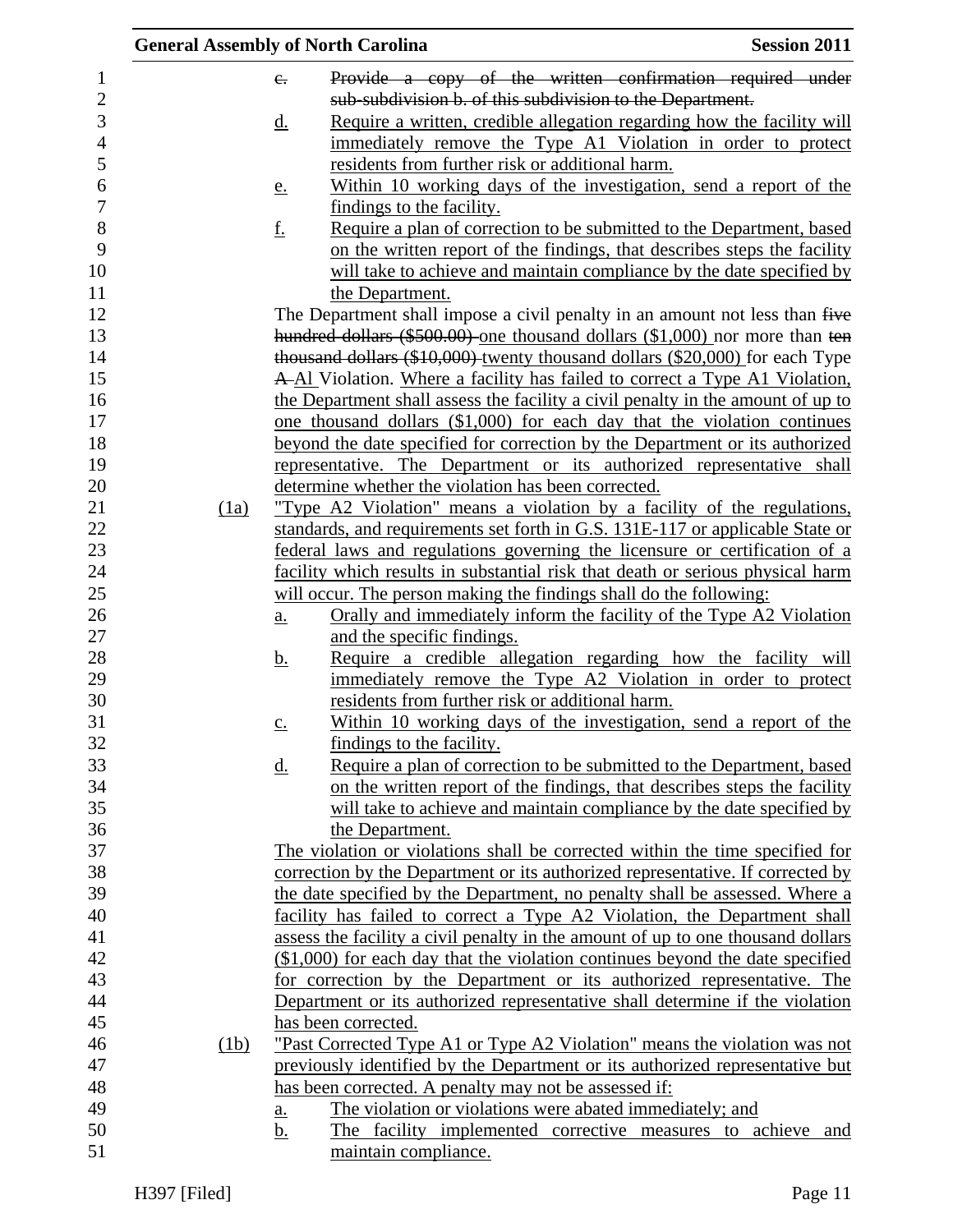|                                |                           |                   | <b>General Assembly of North Carolina</b>                                                                                                               | <b>Session 2011</b> |
|--------------------------------|---------------------------|-------------------|---------------------------------------------------------------------------------------------------------------------------------------------------------|---------------------|
| $\mathbf{1}$<br>$\overline{c}$ |                           | (2)               | "Type B Violation" means a violation by a facility's licensee of the<br>regulations, standards and requirements set forth in G.S. 131E-117 or           |                     |
| 3                              |                           |                   | applicable State or federal laws and regulations governing the licensure or                                                                             |                     |
| $\overline{4}$                 |                           |                   | certification of a facility which presents a direct relationship-is detrimental to                                                                      |                     |
| 5                              |                           |                   | the health, safety, or welfare of any resident, but which does not result in                                                                            |                     |
| 6                              |                           |                   | substantial risk that death or serious physical harm will occur. The                                                                                    |                     |
| $\overline{7}$                 |                           |                   | Department shall require a plan of correction for each Type B Violation and                                                                             |                     |
| 8                              |                           |                   | may require the facility to establish a specific plan of correction within a                                                                            |                     |
| 9                              |                           |                   | specific time period to address the violation. The person making the findings                                                                           |                     |
| 10<br>11                       |                           |                   | shall do the following:                                                                                                                                 |                     |
| 12                             |                           |                   | Orally and immediately inform the facility of the Type B Violation<br>a.<br>and the specific findings.                                                  |                     |
| 13                             |                           |                   | Require a written plan regarding how the facility will immediately<br><u>b.</u>                                                                         |                     |
| 14                             |                           |                   | remove the Type B Violation in order to protect residents from                                                                                          |                     |
| 15                             |                           |                   | further risk or additional harm.                                                                                                                        |                     |
| 16                             |                           |                   | Within 10 working days of the investigation, send a report of the<br>$\underline{c}$ .                                                                  |                     |
| 17                             |                           |                   | findings to the facility.                                                                                                                               |                     |
| 18                             |                           |                   | Require a plan of correction to be submitted to the Department, based<br><u>d.</u>                                                                      |                     |
| 19                             |                           |                   | on the written report of the findings, that describes steps the facility                                                                                |                     |
| 20<br>21                       |                           |                   | will take to achieve and maintain compliance by the date specified by                                                                                   |                     |
|                                |                           |                   | the Department.                                                                                                                                         |                     |
| 22                             |                           |                   | Where a facility has failed to correct a Type B Violation within the time                                                                               |                     |
| 23                             |                           |                   | specified for correction by the Department or its authorized representative,                                                                            |                     |
| 24                             |                           |                   | the Department shall assess the facility a civil penalty in the amount of up to                                                                         |                     |
| 25                             |                           |                   | four hundred dollars (\$400.00) for each day that the violation continues                                                                               |                     |
| 26                             |                           |                   | beyond the date specified for correction without just reason for such failure.                                                                          |                     |
| 27<br>28                       |                           |                   | The Department or its authorized representative shall ensure that the                                                                                   |                     |
| 29                             |                           |                   | violation has been corrected.                                                                                                                           |                     |
| 30                             |                           | (3)               | Repeat Violations. – The Department shall impose a civil penalty which is<br>treble the amount assessed under subsection (a) of this section when a     |                     |
| 31                             |                           |                   |                                                                                                                                                         |                     |
| 32                             |                           |                   | facility under the same management or ownership has received a violation<br>during the previous 12 months for which the appeal rights are exhausted and |                     |
|                                |                           |                   | penalty payment is expected or has occurred, and the current violation is for                                                                           |                     |
|                                |                           |                   | the same specific provision of a statute or regulation for which it received a                                                                          |                     |
| 34<br>35                       |                           |                   | violation during the previous 12 months. The counting of the 12-month                                                                                   |                     |
|                                |                           |                   | period shall be tolled during any time when the facility is being operated by                                                                           |                     |
|                                |                           |                   | a court-appointed temporary manager pursuant to law.                                                                                                    |                     |
| 37<br>38                       | $\left(\mathbf{b}\right)$ |                   | Penalties for failure to correct violations within time specified.                                                                                      |                     |
|                                |                           | $\leftrightarrow$ | Where a facility's licensee has failed to correct a Type A Violation, the                                                                               |                     |
|                                |                           |                   | Department shall assess the facility's licensee a civil penalty in the amount of                                                                        |                     |
| 40                             |                           |                   | up to five hundred dollars (\$500.00) for each day that the deficiency                                                                                  |                     |
| 41<br>42                       |                           |                   | continues beyond the time specified in the plan of correction approved by                                                                               |                     |
| 43                             |                           |                   | the Department or its authorized representative. The Department or its                                                                                  |                     |
| 44                             |                           |                   | authorized representative shall ensure that the violation has been corrected.                                                                           |                     |
| 45                             |                           | (2)               | Where a facility's licensee has failed to correct a Type B Violation within the                                                                         |                     |
| 46                             |                           |                   | time specified for correction by the Department or its authorized                                                                                       |                     |
| 47                             |                           |                   | representative, the Department shall assess the facility's licensee a civil                                                                             |                     |
| 48                             |                           |                   | penalty in the amount of up to two hundred dollars (\$200.00) for each day                                                                              |                     |
| 49                             |                           |                   | that the deficiency continues beyond the time specified in the plan of                                                                                  |                     |
| 50                             |                           |                   | correction approved by the Department or its authorized representative                                                                                  |                     |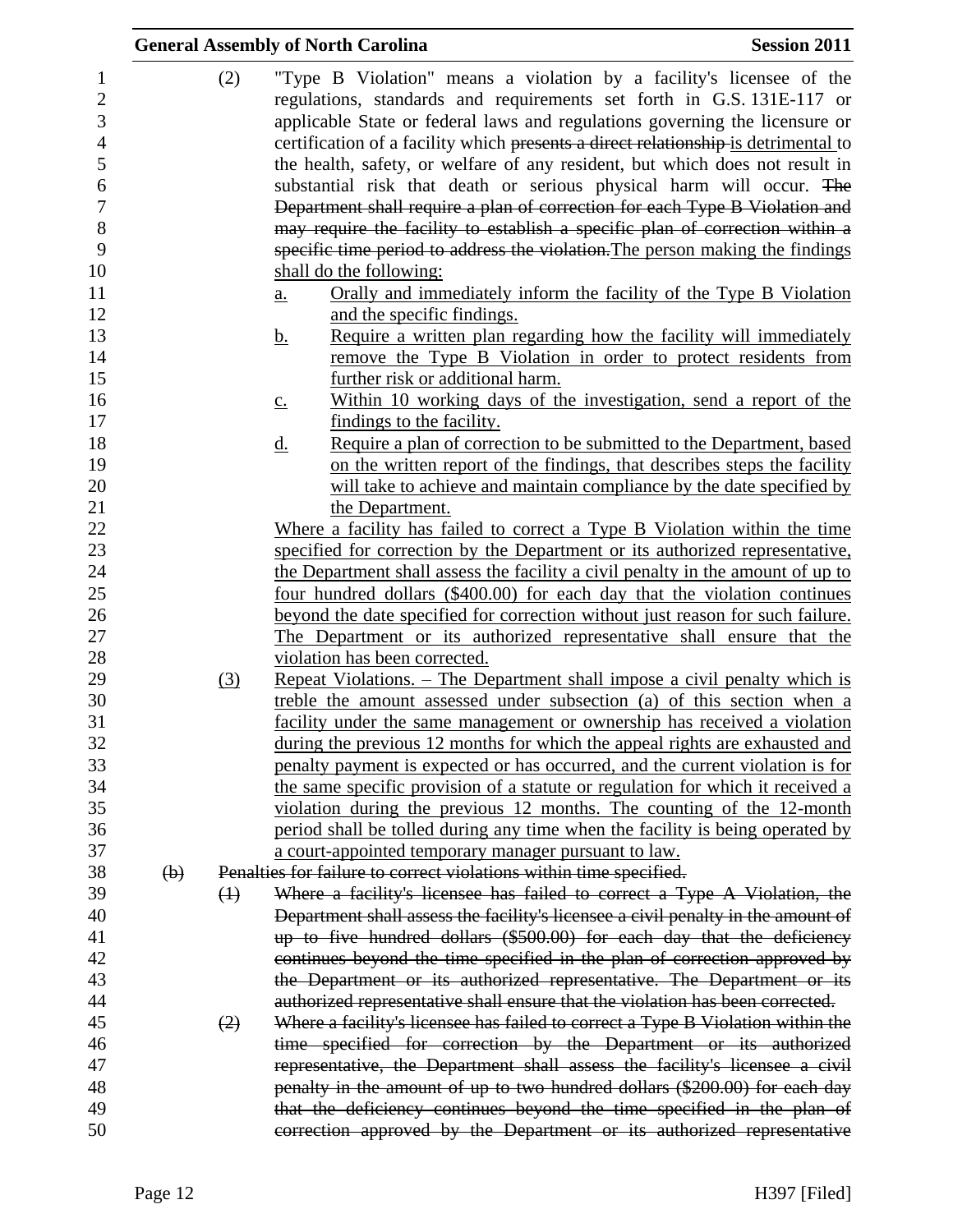|                            | <b>General Assembly of North Carolina</b>                                                                                                                | <b>Session 2011</b> |
|----------------------------|----------------------------------------------------------------------------------------------------------------------------------------------------------|---------------------|
|                            | without just reason for such failure. The Department or its authorized                                                                                   |                     |
|                            | representative shall ensure that the violation has been corrected.<br>The Department shall impose a civil penalty on a facility's licensee which is      |                     |
| $\left(3\right)$           |                                                                                                                                                          |                     |
|                            | treble the amount assessed under subdivision $(1)$ of subsection $(a)$ when a                                                                            |                     |
|                            | facility under the management, ownership, or control of that same licensee                                                                               |                     |
|                            | has received a citation and paid a penalty for violating the same specific<br>provision of a statute or regulation for which the facility's licensee has |                     |
|                            | received a citation during the previous 12 months. The counting of the                                                                                   |                     |
|                            | 12-month period shall be tolled during any time when the facility is being                                                                               |                     |
|                            | operated by a court-appointed temporary manager pursuant to Article 13 of                                                                                |                     |
|                            | this Chapter.                                                                                                                                            |                     |
| (c)                        | Factors to be considered in determining amount of initial penalty. In determining the                                                                    |                     |
|                            | amount of the initial penalty to be imposed under this section, the Department shall consider                                                            |                     |
| the following factors:     |                                                                                                                                                          |                     |
| $\leftrightarrow$          | The gravity of the violation, including the fact that death or serious physical                                                                          |                     |
|                            | harm to a resident has resulted; the severity of the actual or potential harm,                                                                           |                     |
|                            | and the extent to which the provisions of the applicable statutes or                                                                                     |                     |
|                            | regulations were violated;                                                                                                                               |                     |
| $\left(\frac{1}{a}\right)$ | The gravity of the violation, including the probability that death or serious                                                                            |                     |
|                            | physical harm to a resident will result; the severity of the potential harm, and                                                                         |                     |
|                            | the extent to which the provisions of the applicable statutes or regulations                                                                             |                     |
|                            | were violated:                                                                                                                                           |                     |
| (4b)                       | The gravity of the violation, including the probability that death or serious                                                                            |                     |
|                            | physical harm to a resident may result; the severity of the potential harm,                                                                              |                     |
|                            | and the extent to which the provisions of the applicable statutes or                                                                                     |                     |
|                            | regulations were violated;                                                                                                                               |                     |
| (2)                        | The reasonable diligence exercised by the licensee to comply with                                                                                        |                     |
|                            | G.S. 131E-256 and G.S. 131E-265 and other applicable State and federal                                                                                   |                     |
|                            | laws and regulations;                                                                                                                                    |                     |
| (2a)                       | Efforts by the licensee to correct violations;                                                                                                           |                     |
| $\left(3\right)$           | The number and type of previous violations committed by the licensee                                                                                     |                     |
|                            | within the past 36 months;<br>The amount of assessment necessary to insure immediate and continued                                                       |                     |
| (4)                        | compliance; and                                                                                                                                          |                     |
| $\left(5\right)$           | The number of patients put at risk by the violation.                                                                                                     |                     |
| (1)                        | There is substantial risk that serious physical harm, abuse, neglect, or                                                                                 |                     |
|                            | exploitation will occur.                                                                                                                                 |                     |
| <u>(2)</u>                 | Serious physical harm, abuse, neglect, or exploitation, without substantial                                                                              |                     |
|                            | risk for resident death, did occur.                                                                                                                      |                     |
| (3)                        | Serious physical harm, abuse, neglect, or exploitation, with substantial risk                                                                            |                     |
|                            | for resident death, did occur.                                                                                                                           |                     |
| <u>(4)</u>                 | A resident died.                                                                                                                                         |                     |
| (5)                        | A resident died and there is substantial risk to others for serious physical                                                                             |                     |
|                            | harm, abuse, neglect, or exploitation.                                                                                                                   |                     |
| <u>(6)</u>                 | A resident died and there is substantial risk for further resident death.                                                                                |                     |
| <u>(7)</u>                 | Reasonable diligence exercised by the licensee to comply                                                                                                 | with                |
|                            | G.S. 131E-256 and G.S. 131E-265 did occur.                                                                                                               |                     |
| <u>(8)</u>                 | Efforts by the licensee to correct violations.                                                                                                           |                     |
| (9)                        | The number and type of previous violations committed by the licensee                                                                                     |                     |
|                            | within the past 36 months.                                                                                                                               |                     |
| (10)                       | The number of residents put at risk by the violations.                                                                                                   |                     |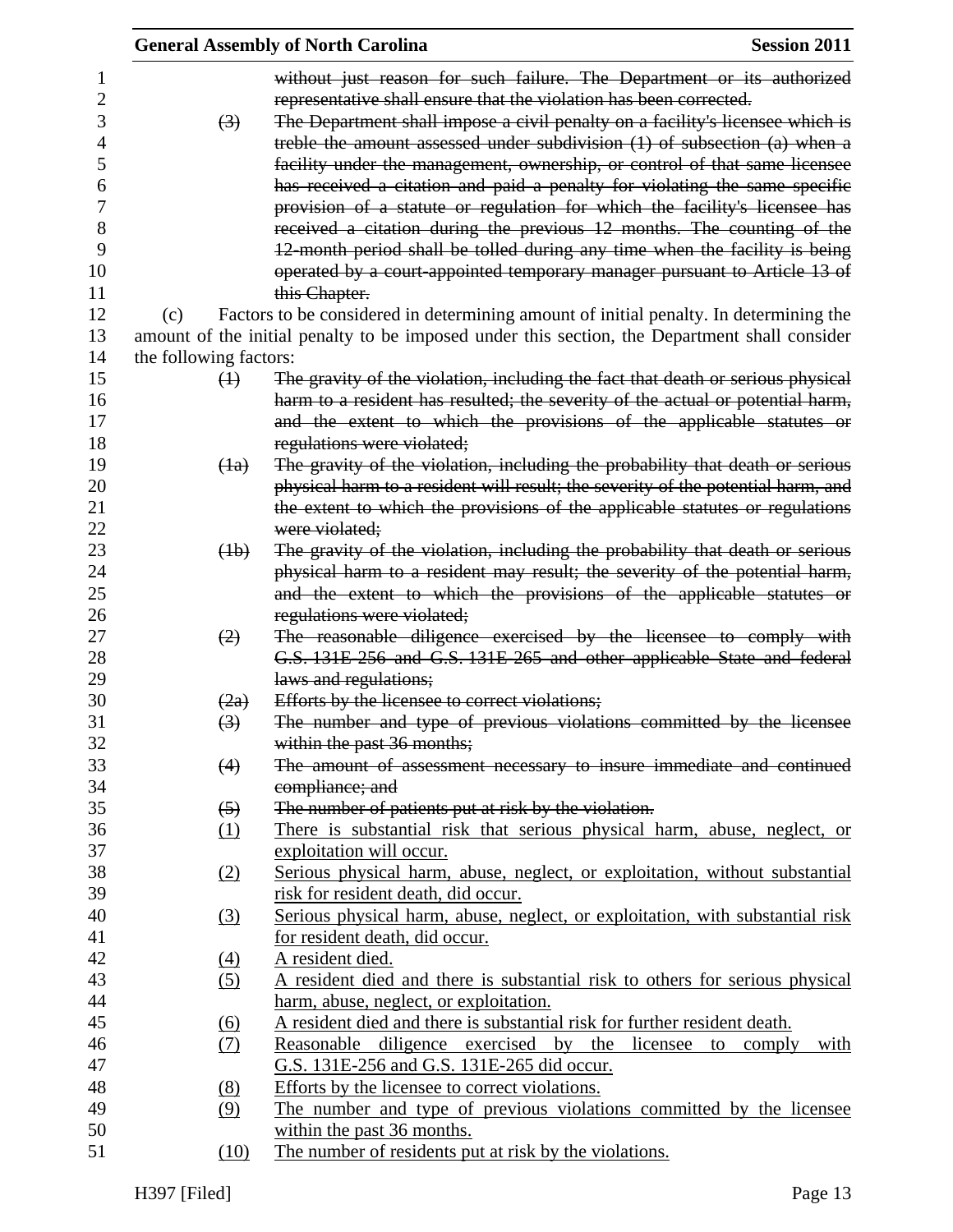|                |                           | <b>General Assembly of North Carolina</b>                                                          | <b>Session 2011</b> |
|----------------|---------------------------|----------------------------------------------------------------------------------------------------|---------------------|
| $\mathbf{1}$   | (c1)                      | The facts found to support the factors in subsection (c) of this section shall be the              |                     |
| $\sqrt{2}$     |                           | basis in determining the amount of the penalty. The Secretary shall document the findings in       |                     |
| $\mathfrak{Z}$ |                           | written record and shall make the written record available to all affected parties including:      |                     |
| $\overline{4}$ | (1)                       | The penalty review committee;                                                                      |                     |
| $\mathfrak{S}$ | (2)                       | The local department of social services who is responsible for oversight of                        |                     |
| 6              |                           |                                                                                                    |                     |
|                |                           | the facility involved;                                                                             |                     |
|                | (3)                       | The licensee involved;                                                                             |                     |
|                | (4)                       | The residents affected; and                                                                        |                     |
|                | (5)                       | The family members or guardians of the residents affected. The family                              |                     |
|                |                           | member who serves as a responsible party or those who have legal authority                         |                     |
|                |                           | on behalf of the affected resident.                                                                |                     |
|                | (c2)                      | Local county departments of social services and Division of Health Service                         |                     |
|                |                           | Regulation personnel shall submit proposed penalty recommendations to the Department within        |                     |
|                |                           | 45 days of the citation of a violation.                                                            |                     |
|                | (d)                       | The Department shall impose a civil penalty of fifty dollars (\$50.00) per day on any              |                     |
|                |                           | facility's licensee facility which refuses to allow an authorized representative of the Department |                     |
|                |                           | to inspect the premises and records of the facility.                                               |                     |
|                | (e)                       | Any facility's licensee facility wishing to contest a penalty shall be entitled to an              |                     |
|                |                           | administrative hearing as provided in the Administrative Procedure Act, Chapter 150B of the        |                     |
|                |                           | General Statutes. A petition for a contested case shall be filed within 30 days after the          |                     |
|                |                           | Department mails a notice of penalty to a licensee. At least the following specific issues shall   |                     |
|                |                           | be addressed at the administrative hearing:                                                        |                     |
|                | (1)                       | The reasonableness of the amount of any civil penalty assessed, and                                |                     |
|                | (2)                       | The degree to which each factor has been evaluated pursuant to subsection                          |                     |
|                |                           | (c) of this section to be considered in determining the amount of an initial                       |                     |
|                |                           | penalty.                                                                                           |                     |
|                |                           | If a civil penalty is found to be unreasonable or if the evaluation of each factor is found to     |                     |
|                |                           | be incomplete, the hearing officer may recommend that the penalty be adjusted accordingly.         |                     |
|                | (e1)                      | Notwithstanding the notice requirements of G.S. 131E-24, any penalty imposed by                    |                     |
|                |                           | the Department of Health and Human Services under this section shall commence on the day           |                     |
|                | the violation is imposed. |                                                                                                    |                     |
|                | (f)                       | The Secretary may bring a civil action in the superior court of the county wherein                 |                     |
|                |                           | the violation occurred to recover the amount of the administrative penalty whenever a facility's   |                     |
|                | licensee: facility:       |                                                                                                    |                     |
|                | (1)                       | Which has not requested an administrative hearing fails to pay the penalty                         |                     |
|                |                           | within 60 days after being notified of the penalty; or                                             |                     |
|                | (2)                       | Which has requested an administrative hearing fails to pay the penalty                             |                     |
|                |                           | within 60 days after receipt of a written copy of the decision as provided in                      |                     |
|                |                           | G.S. 150B-36.                                                                                      |                     |
|                | (g)                       | The penalty review committee established pursuant to G.S. 131D-34(h) shall review                  |                     |
|                |                           | administrative penalties assessed pursuant to this section.                                        |                     |
|                | (g1)                      | In lieu of assessing an all or some of the administrative penalty, the Secretary may               |                     |
|                |                           | order a facility to provide staff training if: if the training is:                                 |                     |
|                | $\leftrightarrow$         | The cost of training does not exceed one thousand dollars (\$1,000);                               |                     |
|                | (2)                       | The penalty would be for the facility's only violation within a 12-month                           |                     |
|                |                           | period preceding the current violation and while the facility is under the                         |                     |
|                |                           | same management; and                                                                               |                     |
|                | $\left(3\right)$          | The training is:                                                                                   |                     |
|                | a(1)                      | Specific to the violation;                                                                         |                     |
|                | $\mathbf{b}$ . (2)        | Approved by the Department of Health and Human Services; and                                       |                     |